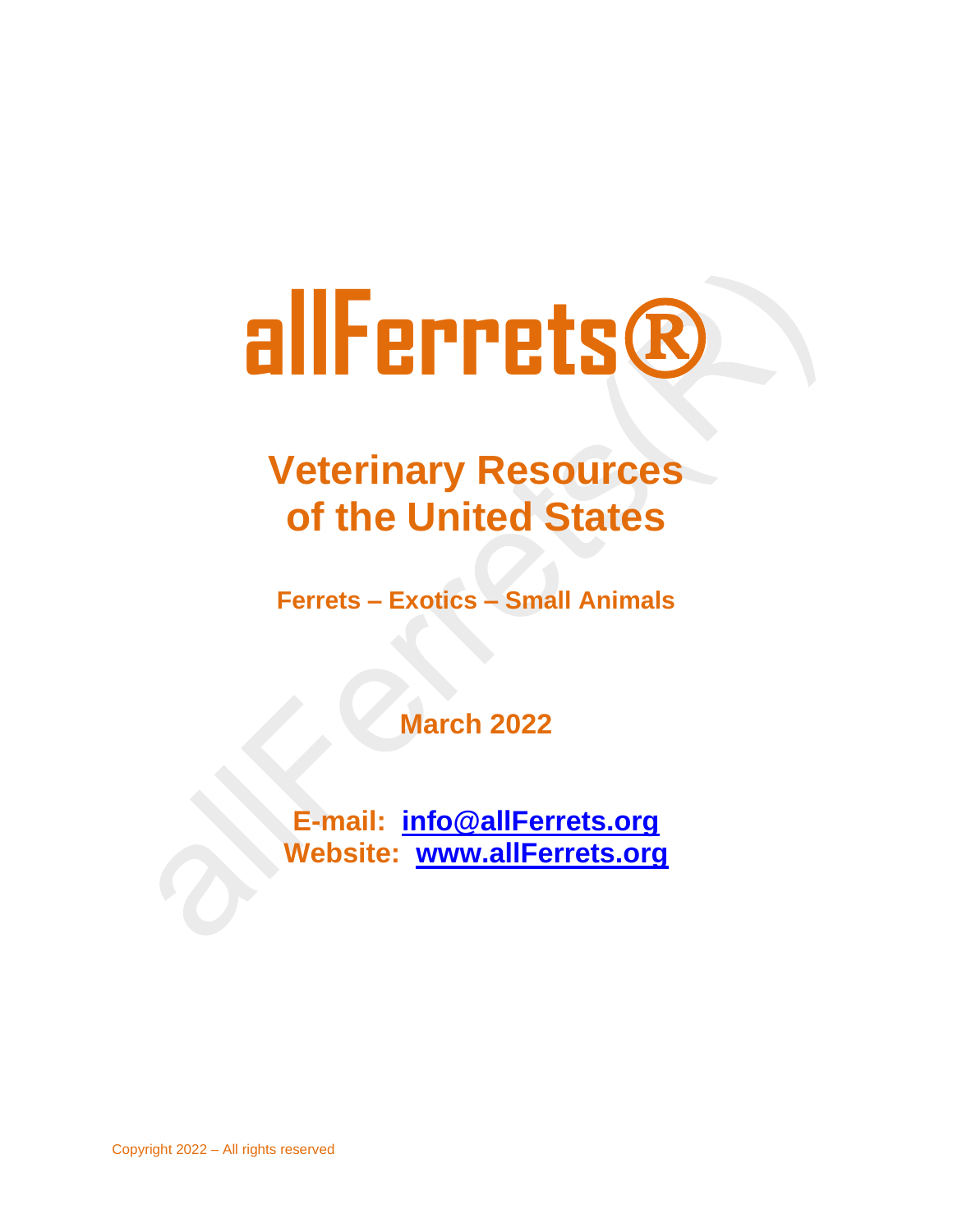## <span id="page-1-0"></span>**INTRODUCTION**

**allFerrets.org** is pleased to provide a listing of **VETERINARY CLINICS, HOSPITALS and OTHER MEDICAL RESOURCES** ("facility") that MAY treat ferrets across the United States.

Ferrets are currently classified as an "exotic" or "small animal" species. The locations listed are represented as treating "exotics" and/or small animals.

#### **TERMS OF USE:**

**In using this Resource, you agree to the following:** 

- **allFerrets.org does not guarantee the accuracy of this list.**
- **Listing does NOT constitute an endorsement of any veterinary professional, clinic, or facility.**
- **The ABSENCE of listing does NOT mean that any particular veterinary facility is unqualified to render reasonable care for your ferret.**
- **allFerrets.org offers no warranties or guaranties, either explicit or implied, regarding the delivery of, or outcomes from, veterinary health care provided by any facility or professional listed.**
- **If you are in doubt regarding the care being offered or recommended that you will seek another opinion.**

**Locations that have previously been recognized as providing services to ferrets are listed in BLUE FONT. However, please note that veterinarians retire and move offices, and the locations listed may no longer provide services, or services to ferrets.** 

**CALL AHEAD to assure that your ferret will be seen by a ferret-knowledgeable professional. Ask about the veterinary professional(s) interest and experience in treating ferrets.** 

## **TO VETERINARY PROFESSIONALS:**

If you/your facility treat(s) ferrets and are NOT listed below, please contact **info@[allFerrets.org](mailto:info@allFerrets.org)** and your clinic and location can be listed.

If you **NO LONGER** treat ferrets and/or request that your name/site be **REMOVED** from this listing, please contact **info@[allFerrets.org](mailto:info@allFerrets.org)** .

If you would like to **ADVERTISE** your practice (name, contact information and website) - **BECOME A SPONSOR :** <https://www.allferrets.org/become-a-sponsor.html>

## **TO THE GENERAL PUBLIC:**

If you are aware of a facility which **TREATS FERRETS that is NOT** listed below, or is **NOT highlighted in blue** [see above], let us know so the facility may be added.

If you are aware that a facility listed below **DOES NOT CURRENTLY TREAT FERRETS,** let us know so the facility may be removed from this listing.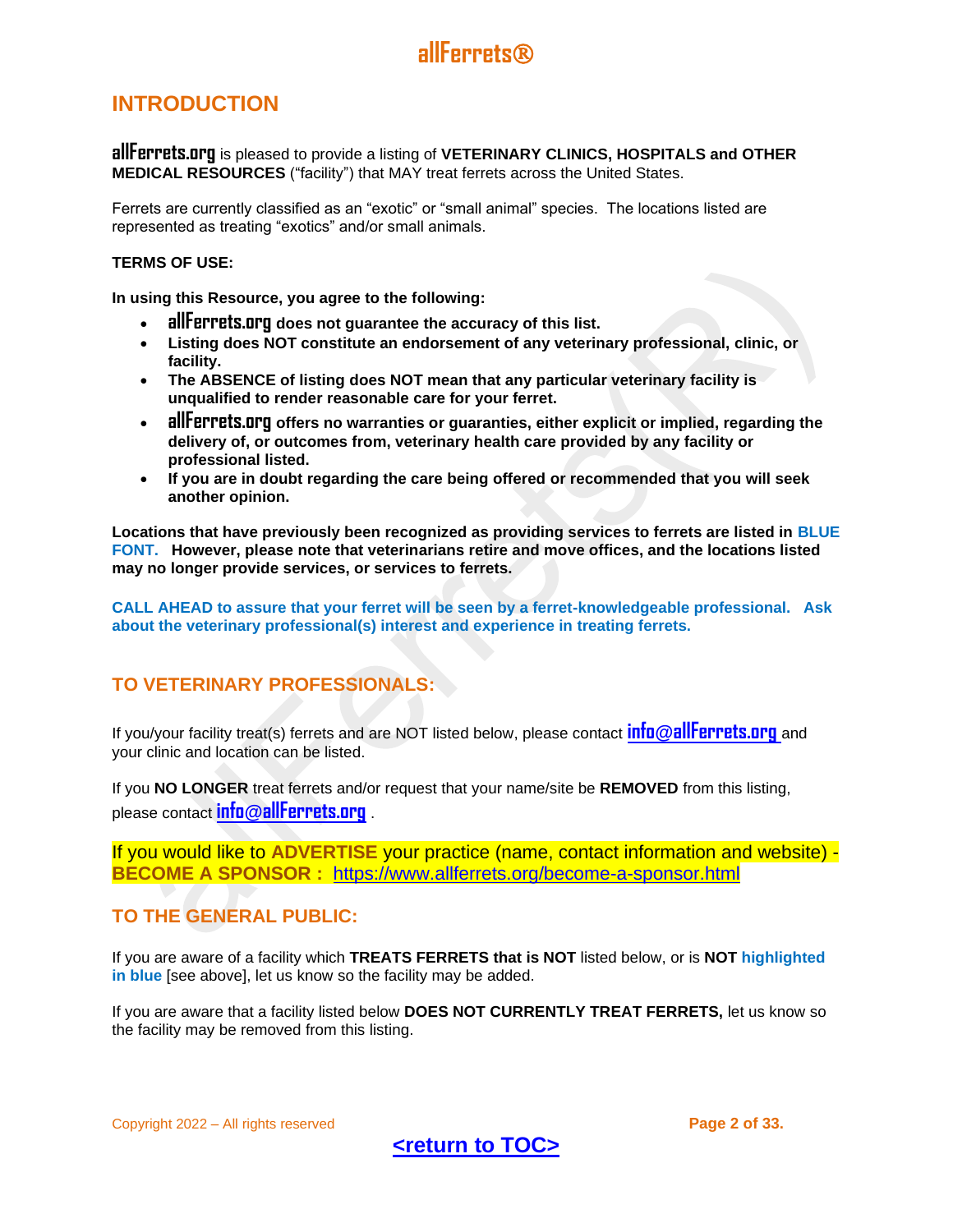# <span id="page-2-0"></span>**Table of Contents**

| <b>INTRODUCTION.</b> |  |
|----------------------|--|
|                      |  |
|                      |  |
|                      |  |
|                      |  |
|                      |  |
|                      |  |
|                      |  |
|                      |  |
|                      |  |
|                      |  |
|                      |  |
|                      |  |
|                      |  |
|                      |  |
|                      |  |
|                      |  |
|                      |  |
|                      |  |
|                      |  |
|                      |  |
|                      |  |
|                      |  |
|                      |  |
|                      |  |
|                      |  |
|                      |  |
|                      |  |
|                      |  |
|                      |  |
|                      |  |
|                      |  |
|                      |  |
|                      |  |
|                      |  |
|                      |  |
|                      |  |
|                      |  |
|                      |  |
|                      |  |
|                      |  |
|                      |  |
|                      |  |
|                      |  |
|                      |  |
|                      |  |
|                      |  |
|                      |  |
|                      |  |
|                      |  |
|                      |  |
|                      |  |
|                      |  |
|                      |  |
|                      |  |
|                      |  |

Copyright 2022 - All rights reserved

Page 3 of 33.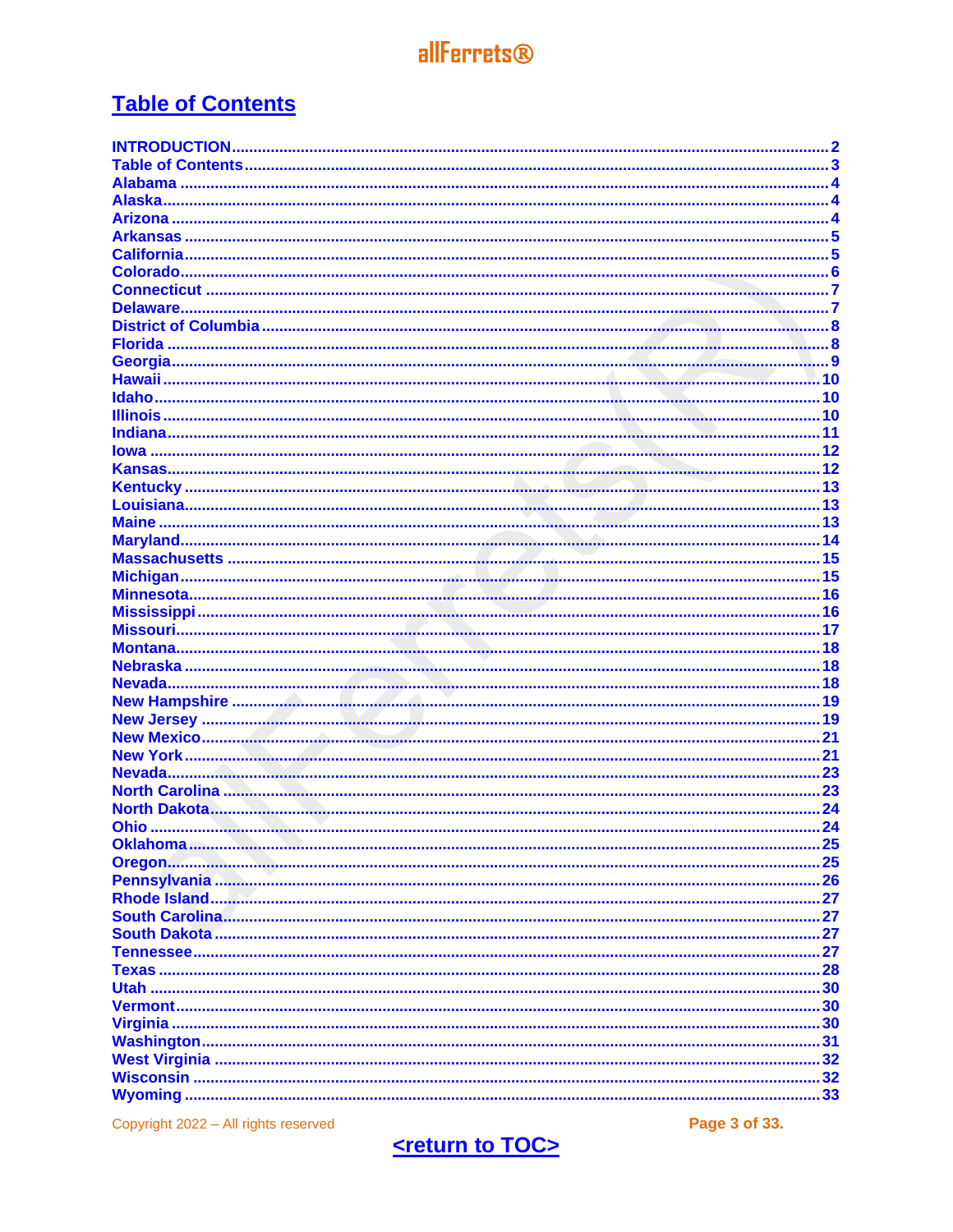## <span id="page-3-0"></span>**Alabama**

Animal Care Center of Mobile Mobile, Alabama 36608

Animal Medical Center Anniston, Alabama 36201

**Auburn University College of Veterinary Medicine & Small Animal Teaching Hospital Auburn, Alabama 36849** 

Banfield The Pet Hospital Hoover, Alabama 35244

Care Animal Center Dothan, Alabama

Cornerstone Animal Hospital Madison, Alabama 35758

Cullman Veterinary Hospital Cullman, Alabama 35055

Nall Animal Hospital Madison, Alabama 35757

North Alabama Cat & Bird Vet Clinic Hartselle, Alabama 35640

North Shelby County Animal Hospital Pelham, Alabama 35124

Riverview Animal Clinic Birmingham, Alabama

## <span id="page-3-1"></span>**Alaska**

Hillside Pet Clinic Anchorage, Alaska 99507

Homer Veterinary Clinic Homer, Alaska 99603

## <span id="page-3-2"></span>**Arizona**

Alta Mesa Animal Hospital Mesa, Arizona 85205

Animal Health Services Cave Creek, Arizona 85327

Copyright 2022 – All rights reserved **Page 4 of 33.**

Anthem Pet Medical Center Phoenix, Arizona 85086

Arizona Exotic Animal Hospital Mesa, Arizona 85201

Avian and Exotic Animal Clinic of Arizona Gilbert, Arizona 85296

Camelwest Animal Hospital Glendale, Arizona 85301

Central Animal Hospital Tucson, Arizona 85716

First Regional Animal Hospital Chandler, Arizona 85224

Lange Veterinary Center Lake Havasu City, Arizona 86403

Mesa Veterinary Hospital Mesa, Arizona 85201

#### **North Central Animal Hospital Phoenix, Arizona 85021**

Palm Glen Animal Hospital Phoenix, Arizona 85051

Palo Verde Animal Hospital Phoenix, Arizona 85020

Scottsdale Veterinary Clinic Scottsdale, Arizona 85251

#### **[Sierra Animal Hospital](https://doctor.webmd.com/practice/sierra-animal-hospital-ba42b7de-ab20-4f11-9add-861fba04259e-overview) \* Sierra Vista,AZ,85635 Jody E. Moffit, DVM**

Tatum Point Animal Hospital Phoenix, Arizona 85032

University Animal Hospital Tempe, Arizona 85282

Valley Animal Hospital Tucson, Arizona 85711

Valley West Animal Hospital Phoenix, Arizona 85051

VCA Northern Animal Hospital 2611 W. Northern Avenue

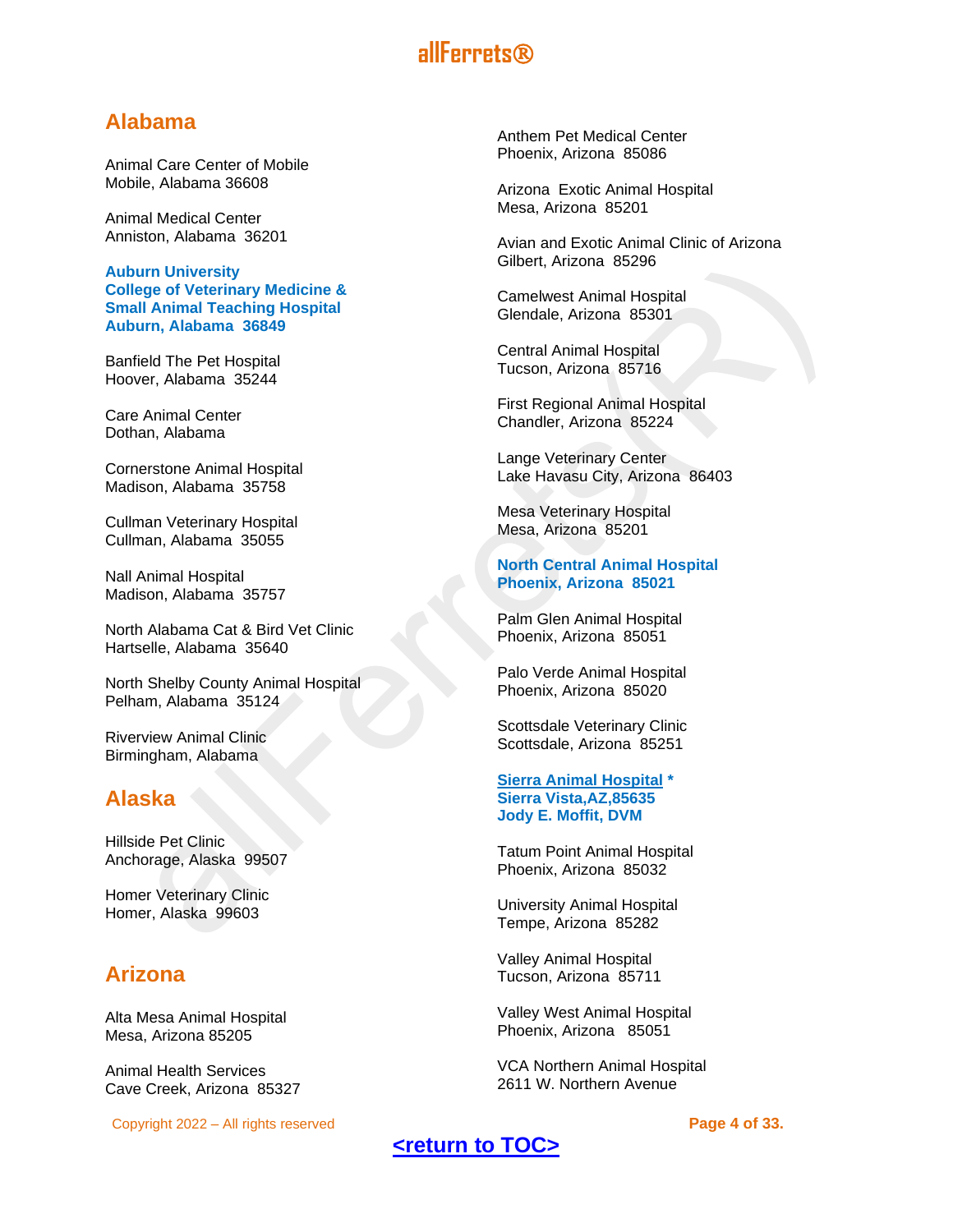Phoenix, Arizona 85051

Welcome All Pets Veterinary Care Queen Creek, Arizona 85242

Westbrook Animal Hospital Peoria, Arizona 85382

## <span id="page-4-0"></span>**Arkansas**

All Creatures Animal Hospital Hot Springs, Arkansas 71913

Animal Care Veterinary Center Conway, Arkansas 72032

Animal Hospital of Hot Springs Hot Springs, Arkansas 71901

Animal Medical Clinic Fayetteville, Arkansas 72703

Baxter County Animal Clinic Mountain Home, Arkansas 72653

Crossover Veterinary Clinic Springdale, Arkansas 72764

Hot Springs Animal Hospital Hot Springs, Arkansas 71901

North Hills Animal Clinic Sherwood, Arkansas 72120

Ozark Veterinary Hospital Harrison, Arkansas 72601

Parkway Animal Hospital Russellville, Arkansas 72802

Southwest Dr. Animal Clinic Jonesboro, Arkansas 72401

Westbrook Animal Clinic Little Rock, Arkansas 72204

White River Veterinary Clinic Batesville, Arkansas 72501

## <span id="page-4-1"></span>**California**

**Acacia Animal Hospital Escondido, CA 92026**

Copyright 2022 – All rights reserved **Page 5 of 33.**

All Animals Exotic or Small Norco, California 92860

**All Pets Medical Centre West Hills, CA 91304**

Animal Medical Emergency Center Torrance, California 905505

**Avian and Exotic Clinic of Monterey Monterey, CA 93940**

**Avian & Exotic Animal Hospital San Diego, California 92108-3310**

Berkeley Dog & Cat Hospital Berkeley, California 94704

**Bird & Exotic Clinic of Orange County San Clemente, CA 92672**

**Bird & Exotic Clinic of Orange County Santa Ana, CA 92707**

**Castro Valley Companion Animal Hospital Castro Valley, California 94546**

**Cote' Animal Hospital San Diego, CA 92122**

Crown Valley Animal Hospital Laguna Niguel , California 92677

**Foothill Pet Hospital Santa Barbara, CA 93110**

Laurelwood Veterinary Clinic San Mateo, California

**Miramonte Veterinary Hospital Mountain View, CA 94040**

**Muller Veterinary Hospital Walnut Creek, CA 94597**

**Rancho San Diego Veterinary Hospital El Cajon, CA 90219**

San Clemente Veterinary Hospital San Clemente, California 92672

Tracy Veterinary Clinic Tracy, California 95376-2612

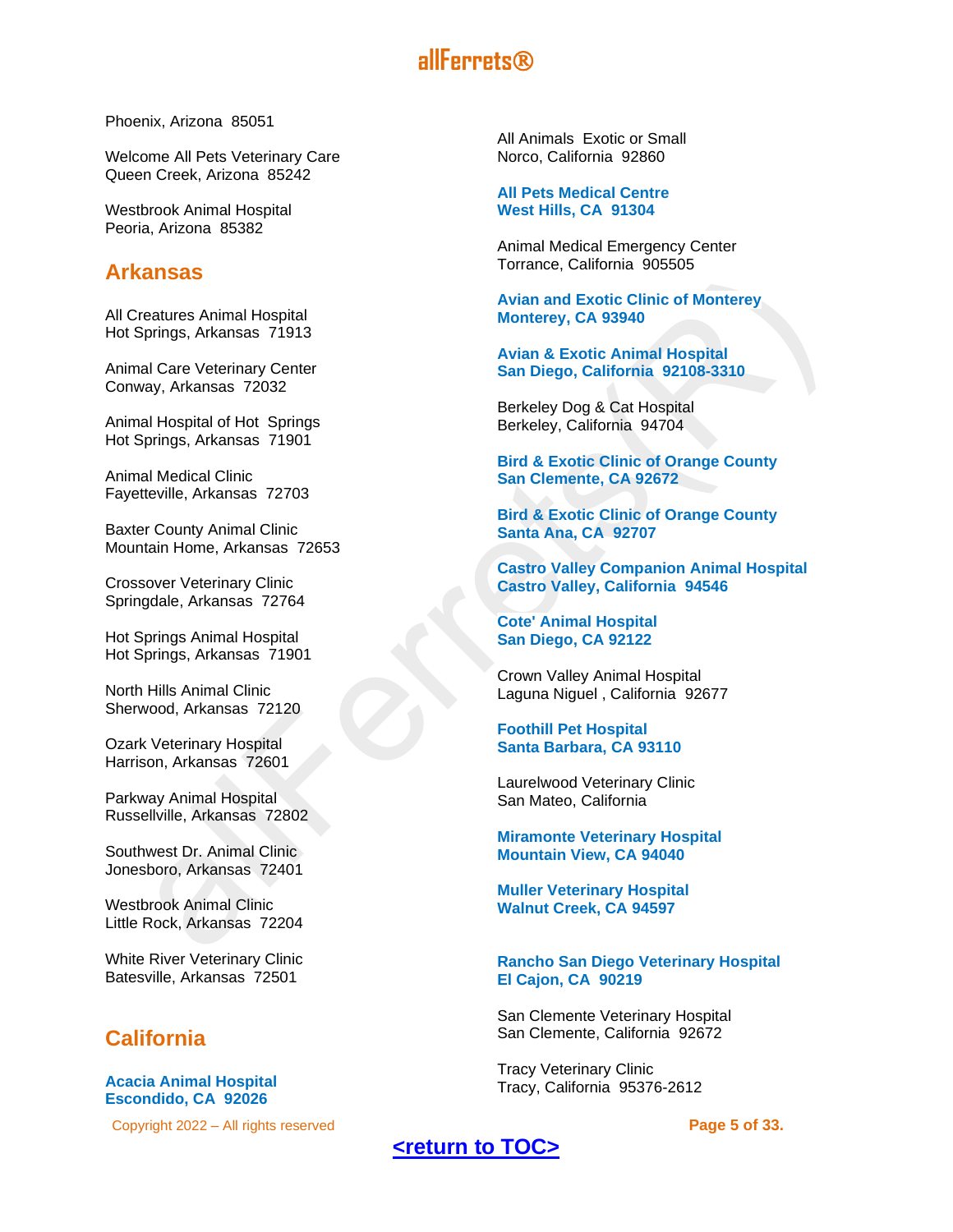#### **University of California at Davis Davis, California 95616**

Valley Veterinary Hospital Walnut Creek, California 94598

**VCA Cottage Animal Hospital Walnut Creek, CA 94595**

VCA Asher Animal Hospital Redding, California 96002

Western University of Health Sciences Pomona, California 91766

## <span id="page-5-0"></span>**Colorado**

Academy Acres Centennial, Colorado 80016

Academy @ Flintridge Vet Hospital Colorado Springs, Colorado 80918

Adobe Animal Hospital Boulder, Colorado 80305

Alameda East Veterinary Hospital Denver, Colorado 80247

Alpine Hospital for Animals Boulder, Colorado 80301

**Alpenglow Veterinary Specialty Emergency Care Boulder, Colorado 80301**

Animal Clinic of Parker Parker, Colorado 80134

Animal Hospital Longmont, Colorado 80501

Animal Urgent Care Inc. Arvada, Colorado 80007

Arapahoe Animal Hospital Boulder, Colorado 80303

Ark Animal Clinic Grand Junction, Colorado 81505

Arvada Animal Hospital Arvada, Colorado 80004

Copyright 2022 – All rights reserved **Page 6 of 33.**

Aspen View Veterinary Hospital Colorado Springs, Colorado 80915

Aspen Wing Bird and Animal Hospital Loveland, Colorado 80537

Aurora Animal Hospital Centennial, Colorado 80015

Avian and exotic Veterinary Service Basalt, Colorado 81621

Avian & Exotic Veterinary Service Glenwood Springs, Colorado 80601

#### **Canyon View Animal Hospital Littleton, Colorado 80127**

Columbine Animal Hospital Grand Junction, Colorado 81501

Colorado State University James L. Voss Veterinary Teaching Hospital Ft Collins, Colorado 80523

Companion Animal Hospital Fort Collins, Colorado 80525

Dublin Animal Hospital Colorado Springs, Colorado 80918

**Golden View Veterinary Hospital Golden, Colorado 80401**

**Heather Branvold, MS, DVM Wellington, CO 80549**

#### **Homestead Animal Hospital Centennial, Colorado 80112**

Huron Animal Hospital Thornton, Colorado 80260

Jasper Animal Hospital Lafayette, Colorado 80026

Laurel Veterinary Hospital Broomfield, Colorado 80020

Longs Peak Animal Hospital Longmont, Colorado 8004

Loving Family Animal Hospital Aurora, Colorado 80016

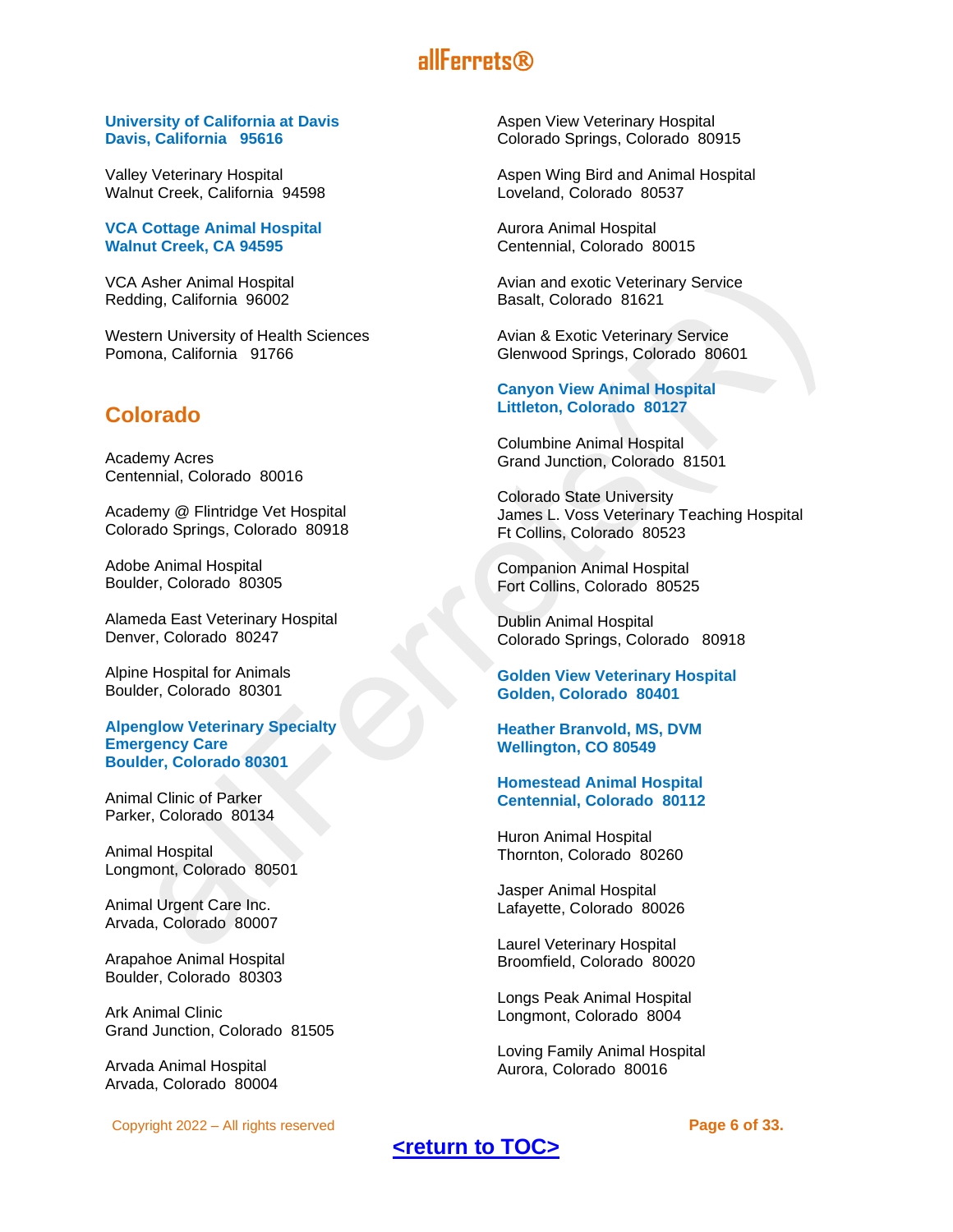North Boulder Companion Hospital Boulder, Colorado 80304

Pets Vet of Arvada Arvada, Colorado 80003

Pikes Peak Veterinary Clinic Colorado Springs, Colorado 80909

Red Hill Animal Health Center Carbondale, Colorado 81623

Redstone Veterinary Hospital PC Grand Junction, Colorado 81505

Rising Sun Animal Care Denver, Colorado 80230

Seven Hills Veterinary Clinic Aurora, Colorado 80013

Sheepdraw Veterinary Hospital Greeley, Colorado 80634

Stockton Pet Hospital Lakewood, Colorado 80232

**The Animal Doctor of Broomfield Broomfield, Colorado 80020**

Yorkshire Veterinary Hospital Colorado Springs, Colorado 80918

VCA Anderson Animal Hospital Lakewood, Colorado 80232

**VetCare Animal Hospital Denver, CO 80224**

Veterinary Emergency Center Grand Junction, CO 81501

West Ridge Animal Hospital (at Mountain Vista Veterinary Center) Greeley, Colorado 80634

## <span id="page-6-0"></span>**Connecticut**

Advanced Veterinary Care Farmington, Connecticut 06032

Avian and Exotic Pet Referral Wilton, Connecticut 06897

Copyright 2022 – All rights reserved **Page 7 of 33.**

Barnum Animal Hospital Stratford, Connecticut 06614

Bethel Veterinary Hospital Bethel, Connecticut 06801

Companion Animal Hospital Cromwell, Connecticut 06416

East Hanford Animal Clinic East Hanford, Connecticut 06108

Grove Street Veterinary New Canaan, Connecticut 06840

Kensington Bird and Animal Hospital Kensington, Connecticut 06037

Marlborough Bird and Animal Hospital Marlborough, Connecticut 06447

Old Canal Veterinary Clinic Plainville, Connecticut 06062

Roaring Brook Veterinary Hospital Canton, Connecticut 06019

South Wilton Veterinary Group Wilton, Connecticut 06897

Veterinary Specialists of Connecticut West Hartford, Connecticut 06117

## <span id="page-6-1"></span>**Delaware**

At Home Pet Vet Care Wilmington, Delaware 19809

Governors Avenue Animal Hospital Dover, Delaware 19904

Graylyn Crest Animal Hospital Wilmington, Delaware 19810

Hockessin Animal Hospital Hockessin, Delaware 19707

Lums Pound Animal Hospital Bear, Delaware 19701

Talleyville Veterinary Hospital Wilmington, Delaware 19803

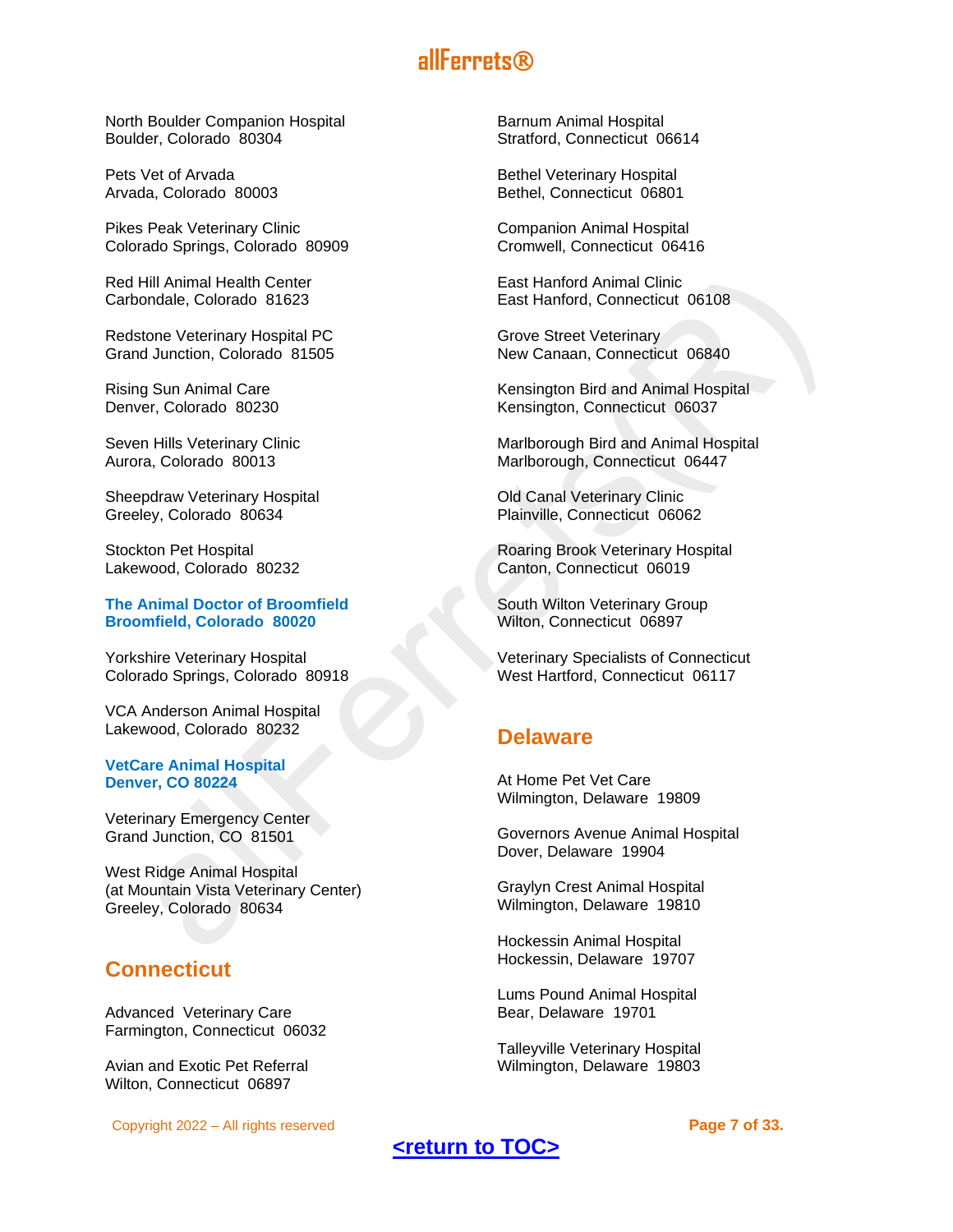Windcrest Animal Hospital Wilmington, Delaware 19805

## <span id="page-7-0"></span>**District of Columbia**

[Ferrets are not legal in DC. There are no know clinics that currently treat ferrets.]

## <span id="page-7-1"></span>**Florida**

Affiliated Veterinary Specialists Maitland Florida 32715

All Creatures Family Pet Center Gainesville, Florida 32653

All Creatures Pet Hospital Tavernier, Florida 33070

All Pets Clinic Silver Springs, Florida 34470

Argyle Animal Clinic Jacksonville, Florida 32244

Ark & Bark Animal Hospital Palm Bay, Florida 32905

Avian & Exotic Animal Medical Center Miami, Florida 33157

Baker Veterinary Clinic West Palm Beach, Florida 33406

Banfield the Pet Hospital Tampa, Florida 33612

Bay Moorings Animal Hospital St. Petersburg, Florida 33711

Bird & Exotic Hospital Greenacres, Florida 33463

Broward Avian & Exotic Animal Hospital Coral Springs, Florida 33071

Care Animal Hospital of Brandon Brandon, Florida 33511

Janine M. Cianciolo "Dr. C" St. Petersburg, Florida

Copyright 2022 – All rights reserved **Page 8 of 33.**

Clinic For Animals Lauderhill, Florida 33351

Cocoa Veterinary Hospital Cocoa, Florida 32926

Countryside Animal Hospital Clearwater, Florida 33761

East Orlando Animal Hospital Orlando, Florida 32822

Edgewood Animal Clinic Lakeland, Florida 33803

Emerald Coast Animal Hospital Mary Ester, Florida 32569

Exotic Bird Hospital Jacksonville, Florida 32257

Exotic Pet Veterinary Services Inc. [24 Hr] Hollywood, Florida 33021 24 Hour Emergencies

Extra-Care Animal Hospital Davie, Florida 33325

Feline Avian & Exotic Animal Dunedin, Florida 34698

Florida Veterinary Specialists Tampa, Florida 33614

**Geoff Pye, Wildlife & Zoological Medicine Service, University of Florida, College of Veterinary Medicine Gainesville, Florida 32610**

Hidden Hills Animal Hospital Jacksonville, Florida 32225 Jaffe Animal Clinic Boca Raton, Florida 33432

Kirkman Road Veterinary Clinic Orlando, Florida 32811

Lake Howell Animal Clinic Maitland, Florida 33089

Lund Animal Hospital Boca Raton, Florida 33487

Mandarin Veterinary Clinic Jacksonville, Florida 32223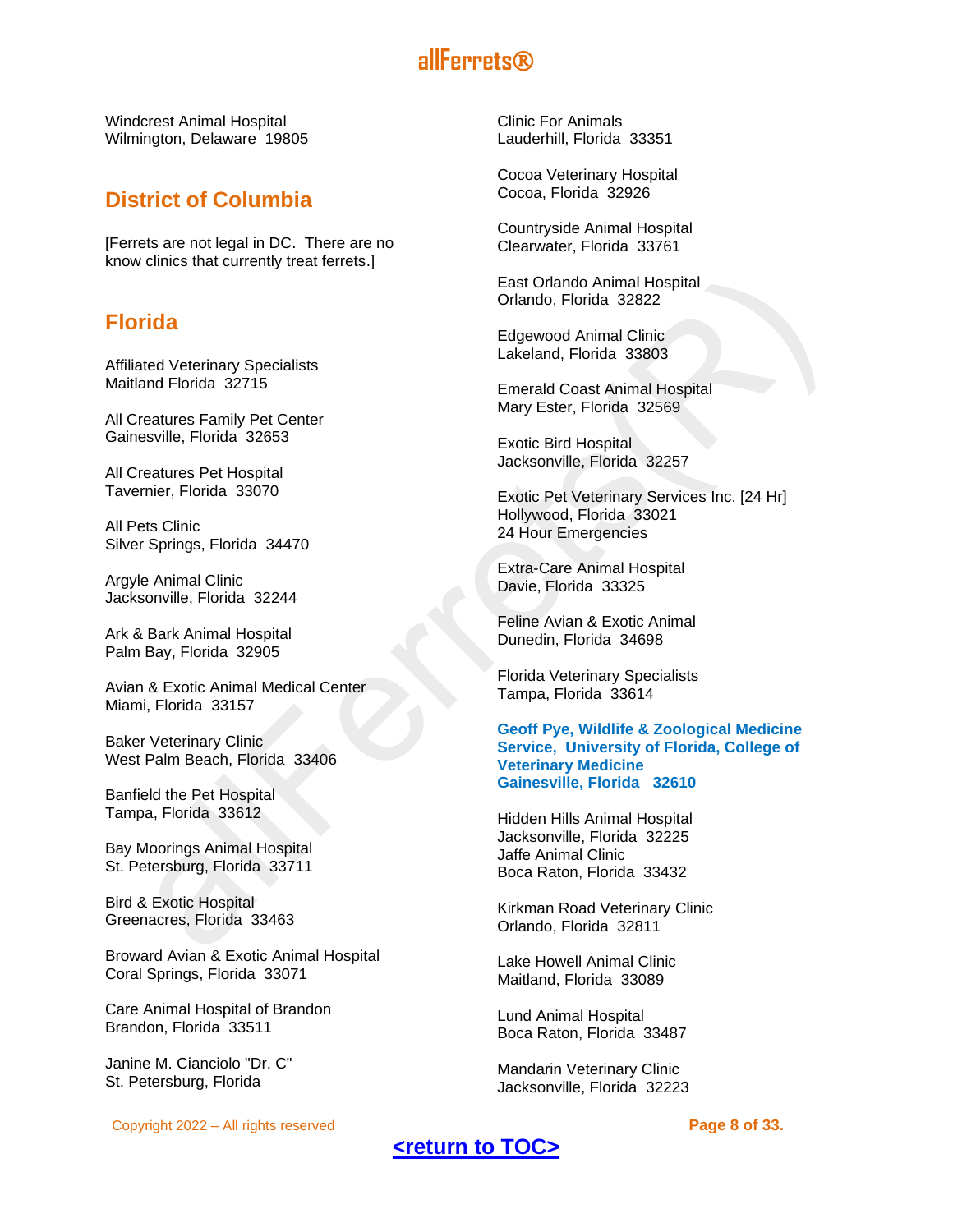Marcum Road Animal Hospital Lakeland, Florida 33809

Miami International Animal Hospital, Miami Springs, Florida 33166

Murphy Animal Hospital Tampa , Florida 33614

Native Palm Animal Hospital Jupiter Farms, Florida 33478

Nokomis Veterinary Clinic Nokomis, Florida 34275

#### **Northwood Animal Hospital, Inc. Tallahassee, FL 32303**

Oakland Park Animal Hospital Oakland park, Florida 33311

Orchid Springs Animal Hospital Winter Haven, Florida 33884

Pet Emergency Center Fort Lauderdale, Florida 33334

Pet Emergency Center Tamarac, Florida 33321

Promenade Animal Hospital Palm Beach, Florida 33410

Safe Harbor Animal Hospital Pensacola, Florida 32504

Shelton Veterinary Clinics Elkton, Florida 32033

#### **South Kendall Animal Clinic Miami, Florida 33157**

Southpaw Animal Health 15421 North Dale Mabry Hwy.

Saint Francis Animal Clinic West Palm Beach, Florida 33417

South Kendall Animal Clinic Miami, Florida 33157

The Bird & Exotic Hospital Inc. Lake Worth, Florida 33463

Thompson Animal Hospital Lakeland, Florida 33813

Union Park Animal Hospital Orlando, Florida 32817

Viera East Veterinary Center Viera, Florida 32955

**West End Animal Hospital Newberry, FL 32669**

**Winter Park Veterinary Hospital Winter Park, Florida 32789**

## <span id="page-8-0"></span>**Georgia**

All Creatures Animal Hospital Dunwoody, Georgia 30338

Animal Emergency Center of Gwinnett Lawrenceville, Georgia 30043

Animal Hospital of Nesbit Ferry Crossing Alpharetta, Georgia 30022

Animal Hospital of Towne Lake Woodstock, Georgia 30189

Atlanta Hospital for Birds and Exotics Conyers, Georgia 30013

Avalon Animal Hospital Lawrenceville, Georgia 30044

Bells Ferry Veterinary Hospital Acworth, Georgia 30102

Brantley and Jordan Animal Hospital Macon, Georgia 31220

Cedarcrest Animal Hospital Acworth, Georgia 30101

Cobb Central Animal Hospital Maretta, Georgia 30067

Crossroads Veterinary Hospital Athens, Georgia 30601

Exotic Animal, Wildlife & Zoological Medicine Service Veterinary Teaching Hospital

Copyright 2022 – All rights reserved **Page 9 of 33.**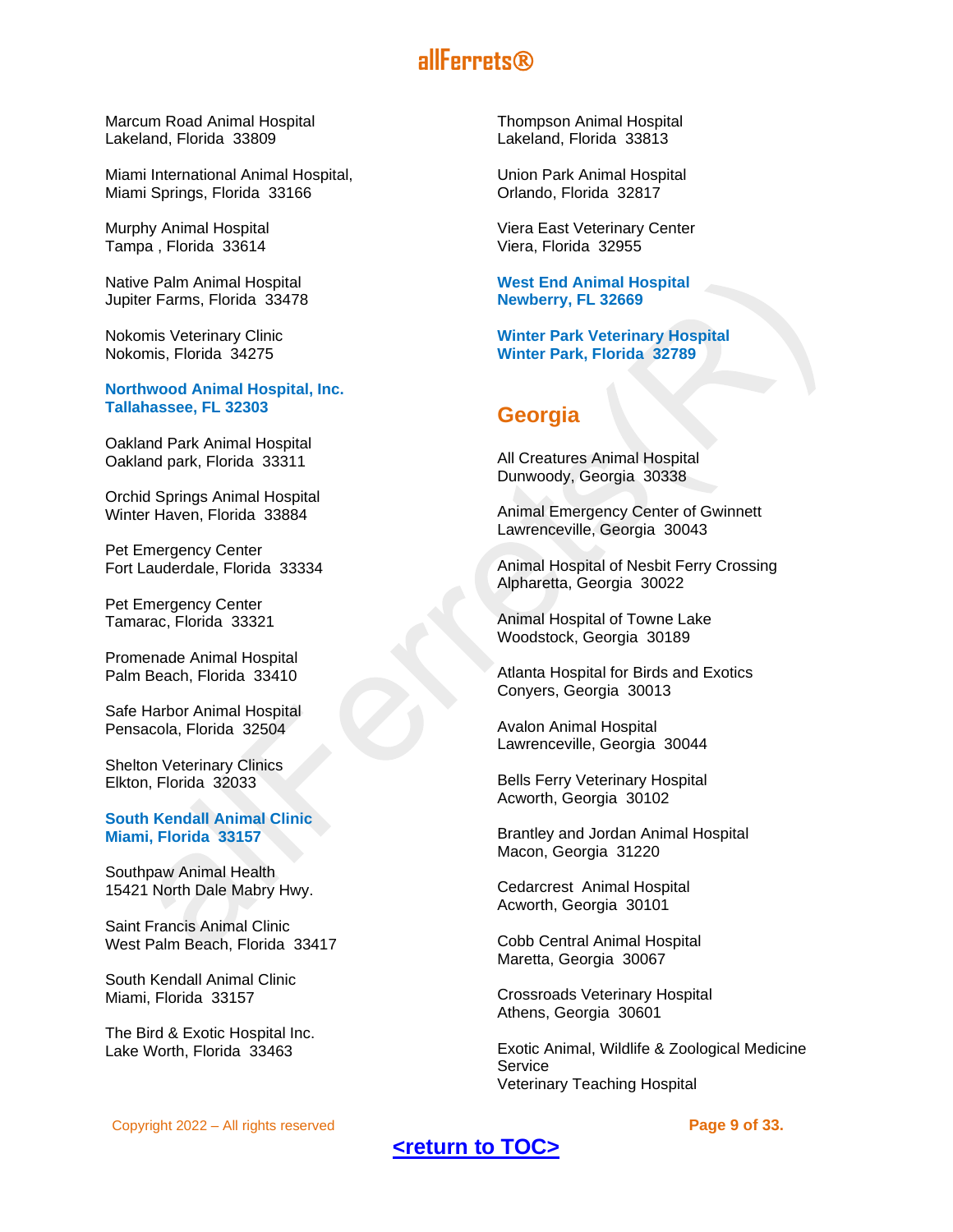Athens, Georgia 30602

The Avian and Exotic Animal Hospital of Atlanta Decatur, Georgia 30033

VCA Greater Savannah Animal Hospital Savannah, Georgia 31406

Lawrenceville-Suwanee Animal Hospital PC Lawrenceville, Georgia 30043

Loving Hands Animal Clinic Alpharetta, Georgia 30004

Mountain Park Animal Hospital Lilburn, Georgia 30047

Riverview Veterinary Hospital Atlanta, Georgia 30339

Sycamore Veterinary Services Athens, Georgia 30601

**University of Georgia College of Veterinary Medicine Department of Small Animal Medicine & Surgery Exotic Animal, Wildlife & Zoological Medicine Service Athens, Georgia 30602**

## <span id="page-9-0"></span>**Hawaii**

[Ferrets are not legal in Hawaii. There are no known clinics that currently treat ferrets.]

## <span id="page-9-1"></span>**Idaho**

Cleveland Pet Hospital & Health Ctr. Caldwell, Idaho 83605

Idaho Veterinary Hospital Nampa, Idaho 83651

Intermountain Pet Hospital Meridian, Idaho 83642

Veterinary Medical Clinic Boise, Idaho 83709

## <span id="page-9-2"></span>**Illinois**

Copyright 2022 – All rights reserved **Page 10 of 33.**

Able-Keppy Animal Care Center Milan, Illinois

All Creatures Animal Hospital Urbana, Illinois 61801

All Creatures Great & Small Downers Grove, Illinois 60515

All Paws Veterinary Clinic Algonquin, Illinois 60102

All Pet Veterinary Hospital Peoria, Illinois 61604

Animal Ark Veterinary Clinic Chicago, Illinois 60618

Animal Emergency of Mokena Mokena, Illinois 60448-8106

Animal House of Chicago Chicago, Illinois 60625

Arboretum View Animal Hospital Downers Grove, Illinois 60515

Blum Animal Hospital Chicago, Illinois 60657

Capitol Illini Veterinary Services Springfield, Illinois 62704

Chicago Exotics Animal Hospital Skokie, Illinois 60076

Crest Hill Animal Hospital Crest Hill, Illinois 60403

Crystal Lake Vet Hospital Crystal Lake, Illinois 60014

Elburn Animal Hospital Elburn, Illinois 60119

#### **Forreston Veterinary Clinic Forreston, IL 61030**

Highland Pet Hospital and Wellness Center LLC Bloomington, Illinois 61704

Hilltop Animal Hospital Palatine, Illinois 60074

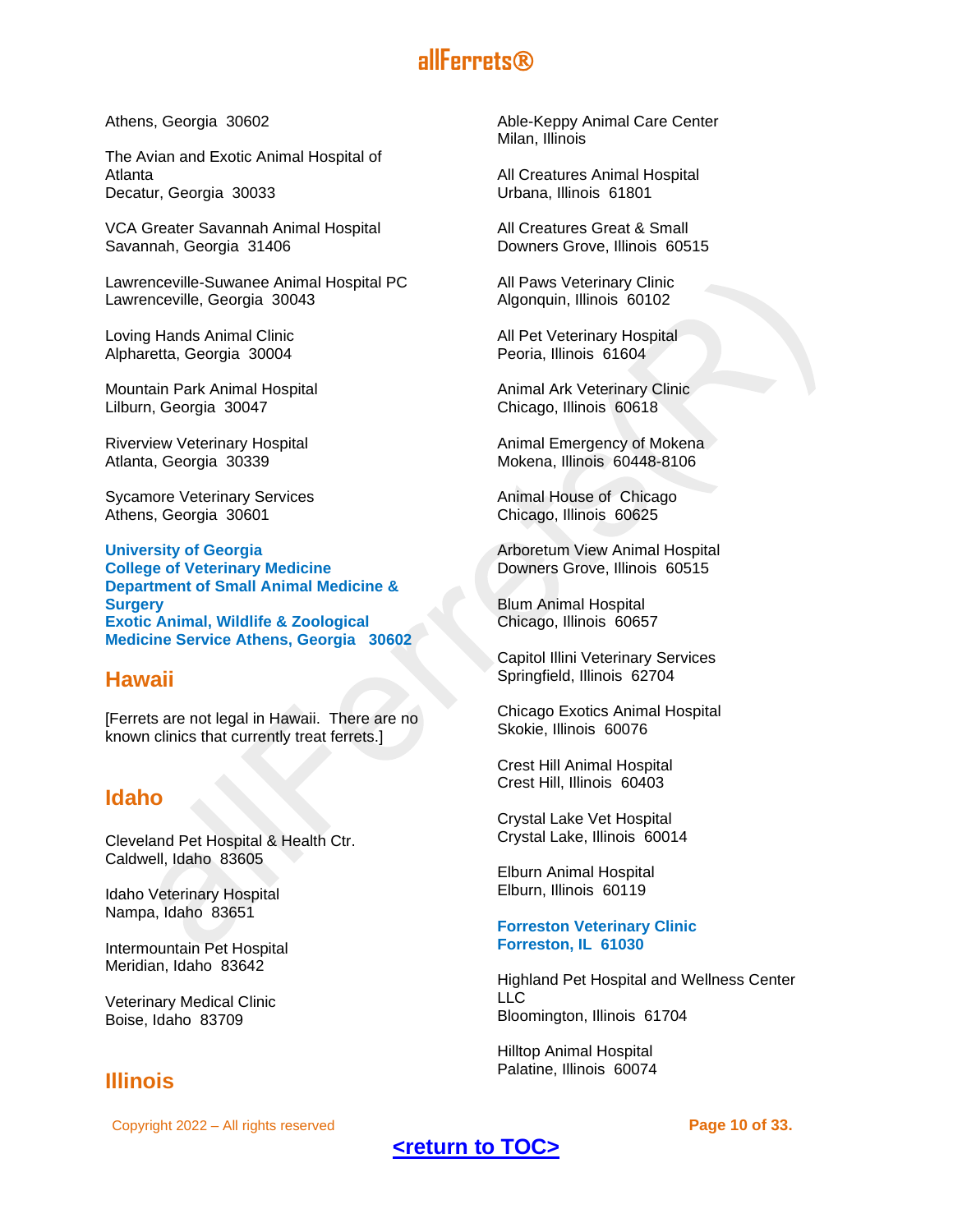Indian Prairie Animal Hospital Aurora, Illinois 60504

Klingele Veterinary Clinic Quincy, Illinois 62301

Lawrence County Animal Hospital Lawrenceville, Illinois 62439

Midwest Bird & Exotic Animal Hospital Elmwood Park, Illinois 60707

Misener-Holley Animal Hospital Chicago, Illinois 60660

Mokena Animal Clinic Mokena, Illinois 60448-8308

Ness Exotic Wellness Center Lisle, Illinois 60532

Niles Animal Hospital Niles, Illinois 60714

#### **Polo Animal Hospital Polo, IL 61064**

Prairie Oak Veterinary Center Normal, Illinois 61761

River Heights Veterinary Clinic Oswego, Illinois 60543

#### **River Ridge Animal Hospital Dixon, IL 61021**

RL Zeller DVM Jacksonville, Illinois 62650

St. Charles Veterinary Clinic St. Charles, Illinois 60174

Terry Animal Hospital Wilmette, Illinois 60061

The Animal Doctor Cary, Illinois 60013

**University of Illinois at Urbana - Champaign College of Veterinary Medicine Urbana, Illinois 61802**

## <span id="page-10-0"></span>**Indiana**

All Pet Emergency Clinic Evansville, Indiana 47713

All Wild Things Exotic Animal Hospital Indianapolis, Indiana 46220

Allen Veterinary Hospital Fort Wayne, Indiana 46806

Animal Care Clinic of Broadview Newburgh, Indiana 47630

Anthony Animal Clinic Fort Wayne, Indiana 46816

Arbor View Animal Hospital Valparaiso, Indiana 46385-7911

Avian & Exotic Animal Clinic Indianapolis, Indiana 46268

Avian & Exotic Animal Clinic of Lafayette Lafayette , Indiana 47904

Bright Veterinary Clinic Lawrenceburg, Indiana 47025-7334

Deer Run Animal Hospital Schererville, Indiana 46375

Dupont Veterinary Clinic of Coldwater Fort Wayne, Indiana 46845

East Side Animal Hospital Evansville, Indiana 47715

Glen Park Animal Hospital Gary, Indiana 46408

Hillview Veterinary Clinic LLC Franklin, Indiana 46131

Kryder Veterinary Clinic Granger, Indiana 46530

Nappanee Veterinary Hospital Nappanee. Indiana 46550

Noah's Landing Pet Care Clinic Elkhart, Indiana 46516

Copyright 2022 – All rights reserved **Page 11 of 33.**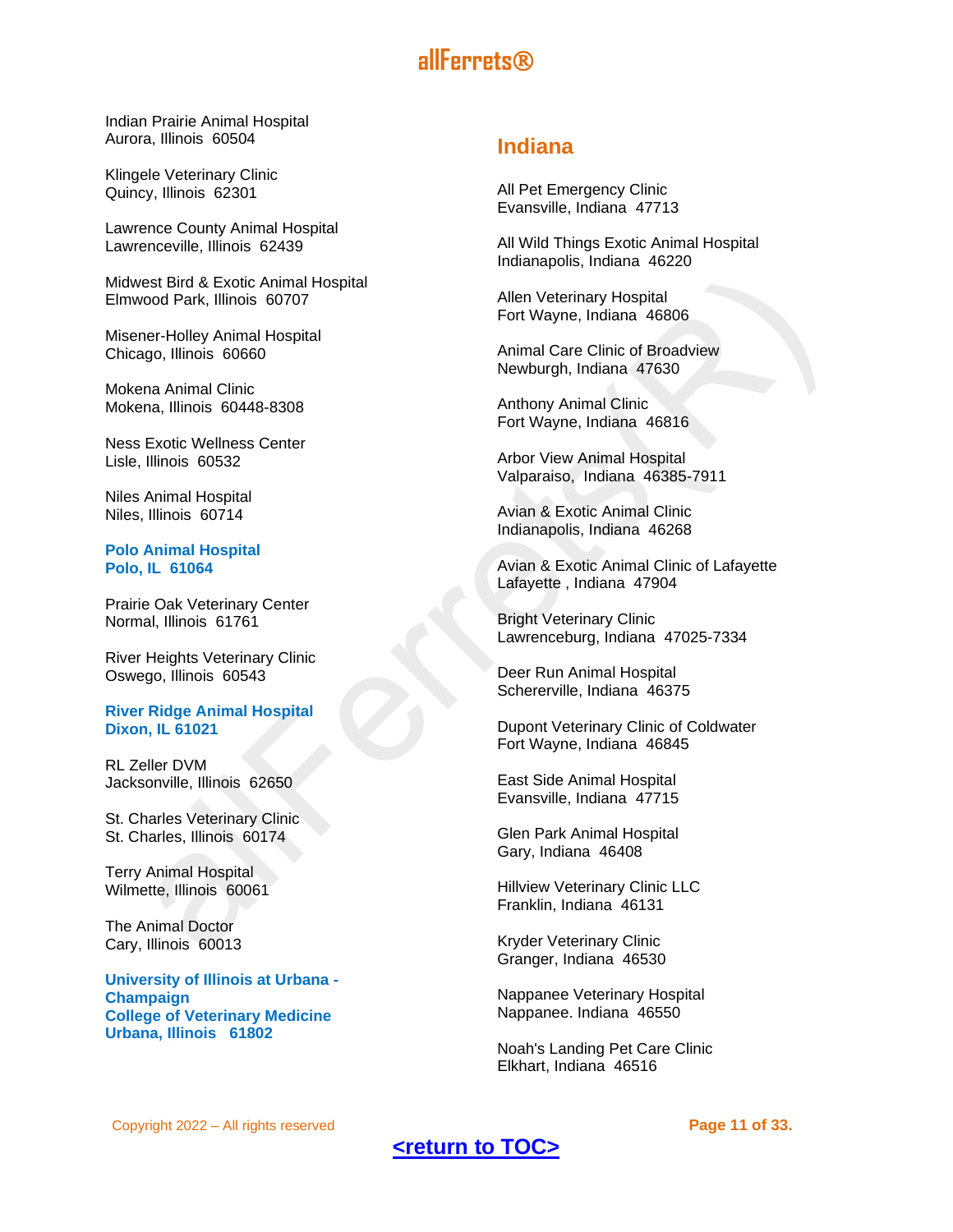North Central Veterinary Emergency Center 1645 South U.S. Highway 421 Westville, Indiana 46391

Purdue University School of Veterinary Medicine- Lynn Hall West Lafayette, Indiana 47907

Southlake Animal Hospital Merrillville, Indiana 46410

Vincennes Veterinary Clinic Vincennes, Indiana 47591

Westchester Animal Clinic Porter Indiana 46304

## <span id="page-11-0"></span>**Iowa**

Able - Keppy Animal Hospital and Clinics Bettendorf, Iowa 52722

Anderson Animal Hospital Des Moines, Iowa 50317

Animal Care Hospital Cedar Rapids, Iowa 52402

Animal Doctors Veterinary Clinic PC West Des Moines, Iowa 50265

Bright Eyes & Bushy Tails Iowa City, Iowa 52245

College of Veterinary Medicine Iowa State University Ames, Iowa 50011

Colonial Terrace Animal Hospital Dubuque, Iowa 52001

Den Herder Veterinary Hospital Waterloo, Iowa 50701

Garvers Animal Health Center Inc. Albia, Iowa 52531

Animal Health Center Oskaloosa, Iowa 52577

Animal Health Center of Knoxville Knoxville, Iowa 50138

Heartland Animal Hospital Des Moines, Iowa 50311

North Brady Animal Hospital Davenport, Iowa 52806

Oaks Veterinary Clinic Des Moines, Iowa 50310

Siouxland Animal Hospital Sioux City, Iowa 51104

Siouxland Animal Hospital Sioux City 51106

The Eastern Iowa Veterinary Specialty Center Cedar Rapids, Iowa 52404

Village Veterinary Clinic Davenport, Iowa 52806

## <span id="page-11-1"></span>**Kansas**

Animal Clinic Olathe, Kansas 66062

Animal Health Center of Marion County Marion, Kansas 66861

Arbor Creek Animal Hospital Olathe, Kansas 66062

Baldwin Hilltop Animal Center Baldwin City, Kansas 66006

Collage Boulevard Animal Hospital Overland Park, Kansas 66210

El Paso Animal Clinic Derby, Kansas 67307

Gentle Care Animal Hospital Lawrence, Kansas 66049

KSU Veterinary Medical Teaching Hospital Manhattan, Kansas 66506-5601

#### **Mariposa Veterinary Wellness Center Lenexa, KS 99215**

Noah's Ark Veterinary Hospital Parsons, Kansas 67357

Copyright 2022 – All rights reserved **Page 12 of 33.**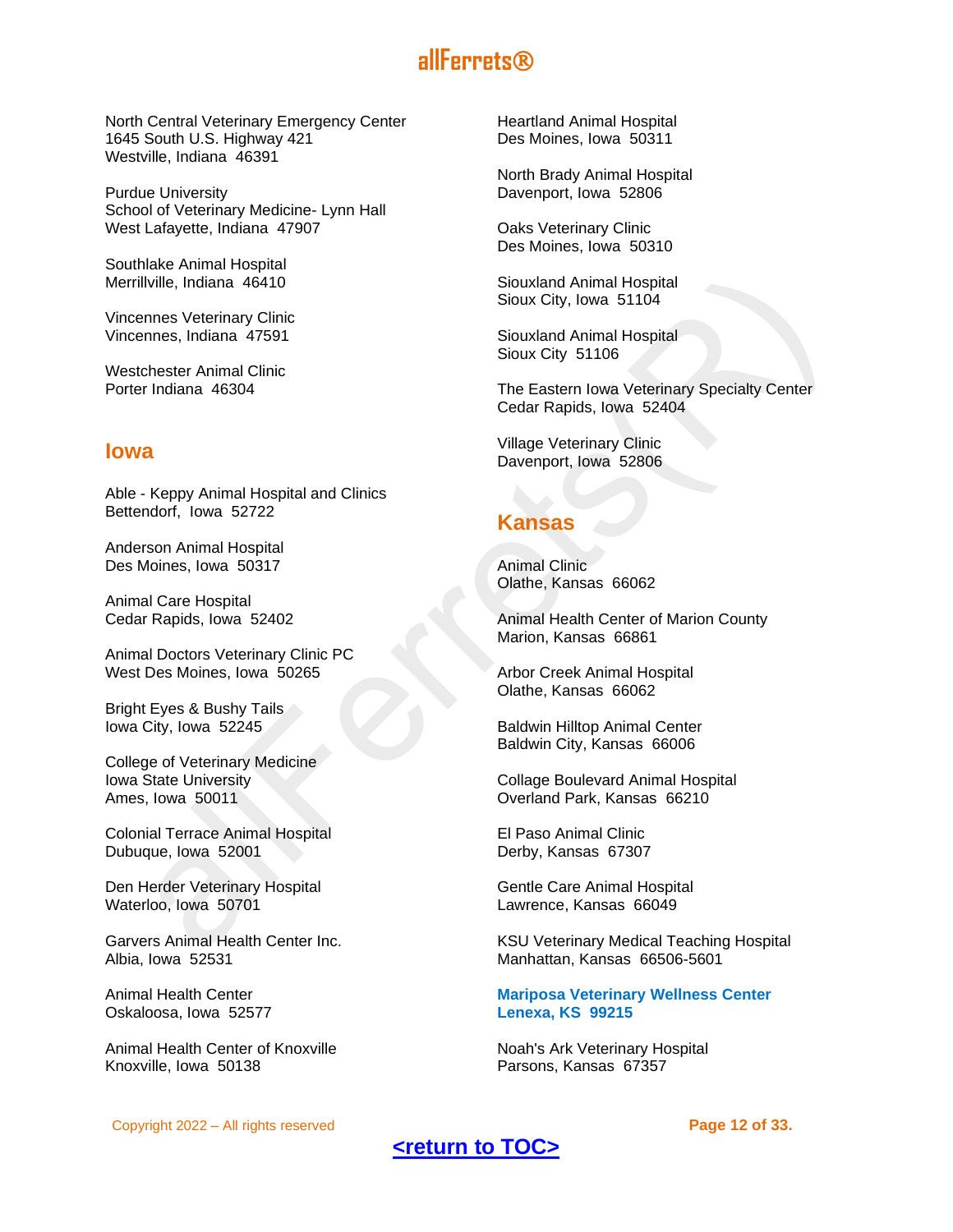Olathe Animal Hospital Olathe, Kansas 66062

Olathe West Veterinary Care Olathe, Kansas 66061

Peabody Veterinary Clinic Peabody, Kansas 66866

Stanley Veterinary Clinic Overland Park, Kansas 66062

**University Bird and Small Animal Clinic Topeka, Kansas 66604**

## <span id="page-12-0"></span>**Kentucky**

All Creatures Animal Clinic Bowlingreen, Kentucky 42103

All Pets Veterinary Center Louisville, Kentucky 40222

Clays Mill Vet Clinic Lexington, Kentucky 40503

Erlanger Veterinary Hospital Erlanger, Kentucky 81018-1802

Ft. Write Pet Care and Surgical Center Ft. Write, Kentucky 41017

Jefferson Animal Hospital East Louisville, Kentucky 40291

Pennyroyal Animal Hospital Lexington, Kentucky 40503

Shively Animal Clinic & Hospital Louisville, Kentucky 40216

Sims Animal Hospital Louisville, Kentucky 40291

Special Pets Healthcare Center Bardstown, Kentucky 40004

## <span id="page-12-1"></span>**Louisiana**

Algiers Animal Clinic Inc. New Orleans, Louisiana 70114

Barataria Animal Hospital Marrero, Louisiana 70072

Bayou South Animal Hospital Lake Charles, Louisiana 70607

Brookings Animal Hospital Shreveport, Louisiana 71107

Broussard Veterinary Clinic Lafayette, Louisiana 70503-5111

Denham Springs Animal Hospital Inc. Denham Springs, Louisiana 70726

#### **Doskey Mobile Veterinary Care LLC Gretna, LA 70056**

Lakeshore Veterinary Hospital Mandeville, Louisiana 70471

Loftin Veterinary Hospital Youngsville, Louisiana 70592

**Louisiana State University School of Veterinary Medicine Baton Rouge, Louisiana 20903**

Metairie Small Animal Hospital Metairie, Louisiana 70005

North Shreveport Animal Hospital Shreveport, Louisiana 71107

Ridgefield Animal Hospital Thibodaux, Louisiana 70301

Southeast Veterinary Specialists Metairie, Louisiana 70005

West Esplanade Veterinary Clinic Metairie/New Orleans Louisiana 3226

## <span id="page-12-2"></span>**Maine**

Androscoggin Animal Hospital Topsham, Maine 04086

Copyright 2022 – All rights reserved **Page 13 of 33.**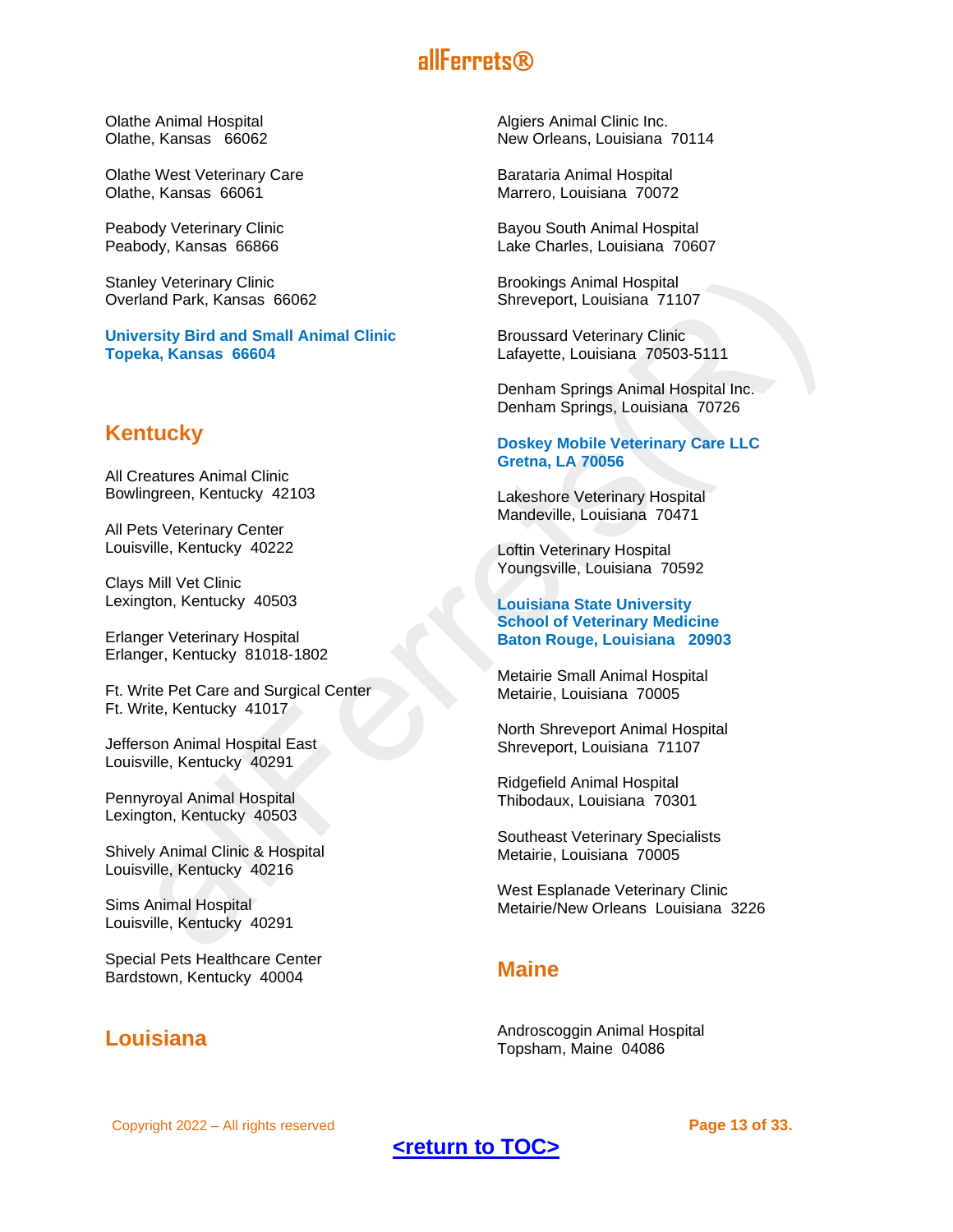Brackett Street Vet Clinic Portland, Maine 04102

Brewer Veterinary Clinic Brewer, Maine 04401

Countryside Veterinary Hospital Chelmsford, Maine 01824

Lunenburg Veterinary Hospital Lunenburg, Maine 01462

New England Animal Hospital Waterville, Maine 04901

River Road Veterinary Hospital Orrington, Maine 04474

Small Animal Clinic Columbia Falls, Maine 04623

Small Animal Clinic Ellsworth, Maine 04605

Southwest Harbor Veterinary Clinic Southwest Harbor, Maine 04679

## <span id="page-13-0"></span>**Maryland**

All Creature Animal Clinic Frederick, Maryland 21702

**Animal Hospital of Havre de Grace Havre de Grace, MD 21078**

Banfield- The Pet Hospital Bel Air, Maryland 21009

**Belair Veterinary Hospital Bowie, MD 20716**

**Bradley Hills Animal Hospital Bethesda, MD 20817**

Brookeville Animal Hospital Brookeville, Maryland 20833

**Chadwell Animal Hospital Abingdon, Maryland 21009**

Eastern Animal Hospital Baltimore, Maryland 21220

Copyright 2022 – All rights reserved **Page 14 of 33.**

Falls Road Animal Hospital Baltimore , Maryland 21209

Fallston Veterinary Clinic Fallston, Maryland 21047

Feathers Tales & Scales Westminster, Maryland 21157

#### **Gaithersburg Animal Hospital Gaithersburg , Maryland 20877**

Glen Bernie Animal Hospital Glen Bernie, Maryland 21061

Greater Annapolis Veterinary Hospital Annapolis, Maryland 21401

Hunt Valley Animal Hospital Cockeysville, Maryland 21030

Kentlands Veterinary Hospital Gaithersburg, Maryland 20878

Lakeside Veterinary Center LLC Laurel, Maryland 20707

**Lutherville Animal Hospital Lutherville, MD 21093**

#### **Maryland Avian & Exotics Veterinary Care Rockville, MD 20850**

Millersville Animal Hospital Millersville, Maryland 21108

Old Farm Veterinary Hospital Frederick, Maryland 21702

Opossum Pike Veterinary Clinic Frederick, Maryland 21702

Owings Mills Animal And Bird Hospital Owings Mills Maryland 21117

Patuxent Valley Animal Hospital Laurel, Maryland 20723

Prime Care Animal Hospital Gambrills, Maryland 21054

Pulaski Veterinary Clinic Baltimore, Maryland 21220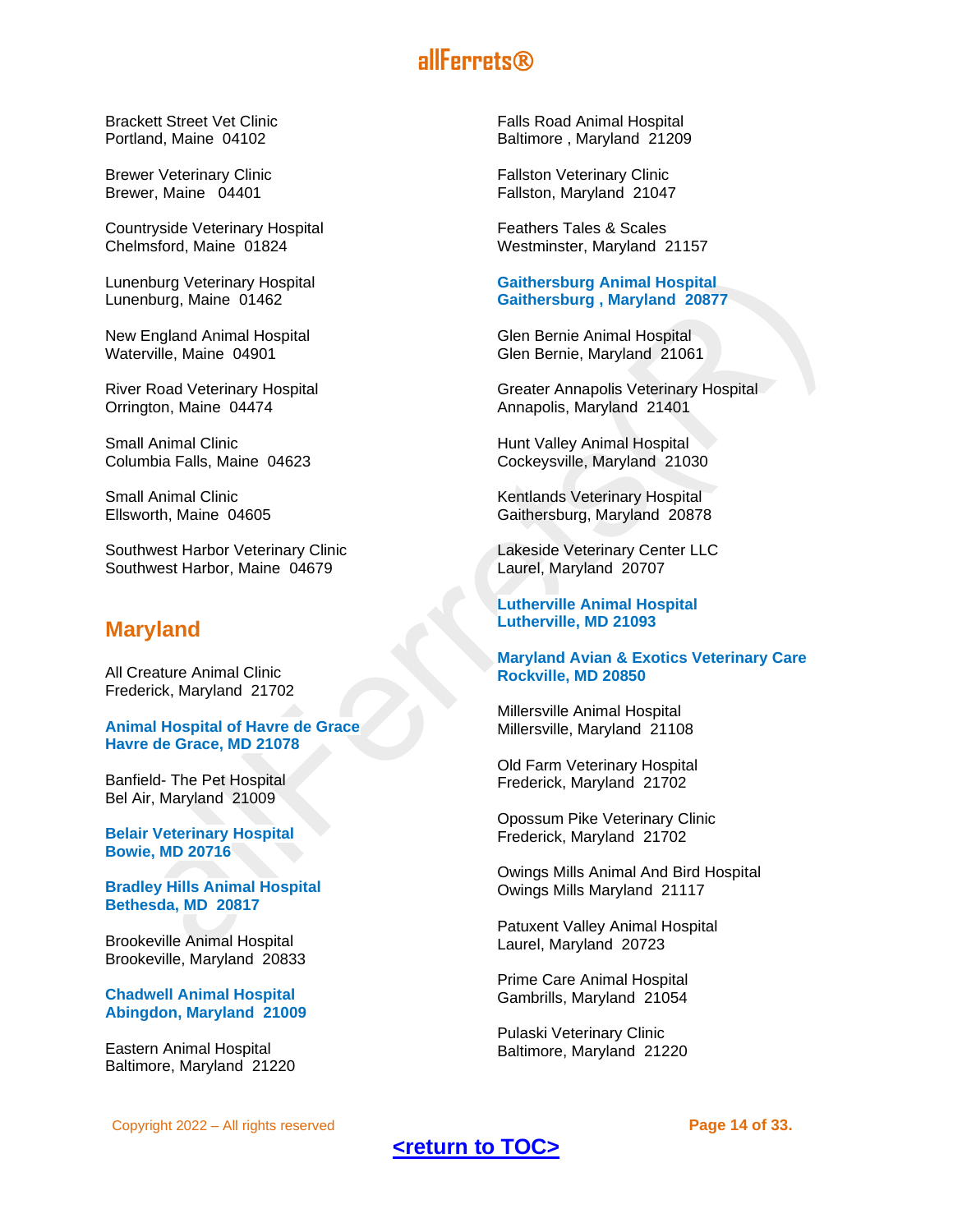South Arundel Veterinary Hospital Edgewater, Maryland 21037

Telegraph Road Animal Hospital Severn, Maryland 21144

VCA Elkton Animal Hospital Elkton, Maryland 21921

VCA Lewis Animal Hospital Columbia, Maryland 21046

VCA Referral Associates Gaithersburg, Maryland 20877

Waverly Woods Animal Medical Center Woodstock, Maryland 21163

## <span id="page-14-0"></span>**Massachusetts**

Bulger Animal Hospital North Andover, Massachusetts 01845

**Littleton Animal Hospital Littleton, MA 01460**

Mattapoisett Animal Hospital Mattapoisett, Massachusetts 02739

Putnam Veterinary Clinic Topsfield, Massachusetts 01983

South Coastal Animal Health Weymouth, Massachusetts 02190

**Tufts Cummings School of Veterinary Medicine North Grafton, Massachusetts 01536**

VCA Wakefield Animal Hospital Wakefield, Massachusetts 01880

Worcester Cat & Bird Clinic Worcester, Massachusetts 01640

## <span id="page-14-1"></span>**Michigan**

Alsager Animal Care Center Canton, Michigan 48187

Copyright 2022 – All rights reserved **Page 15 of 33.**

Animal Emergency Center Novi, Michigan 48375

Animal Emergency Center Rochester, Michigan 48307

Animal Kingdom Veterinarians Ann Arbor, Michigan 48103

Arenac Bay Veterinary Services Lincoln, Michigan 48742

Bay Valley Animal Hospital Bay City, Michigan 48706

Birmingham Veterinary Clinic 33788 Woodard Avenue Birmingham, Michigan 48009

Canton Center Animal Hospital PC Canton, Michigan 48187

Cedar Creek Veterinary Clinic Williamston, Michigan 48895

Cherry Hill Animal Clinic Westland, Michigan 48185

Dearborn Family Pet Care Dearborn, Michigan 48124 Gwinn-Sawyer Veterinary Clinic Gwinn, Michigan 49841

Linwood Veterinary Clinic Linwood, Michigan 48634

Mapleview Animal Hospital Holland, Michigan 49424

Milwood Animal Clinic Portage, Michigan 49002

North Oaks Animal Hospital Clarkston, Michigan 48348

Ottawa Animal Hospital Holland, Michigan 49424

Parkway Small Animal & Exotic Clinic Clinton Township, Michigan 48038

Parkview Animal Hospital Warren, Michigan 48091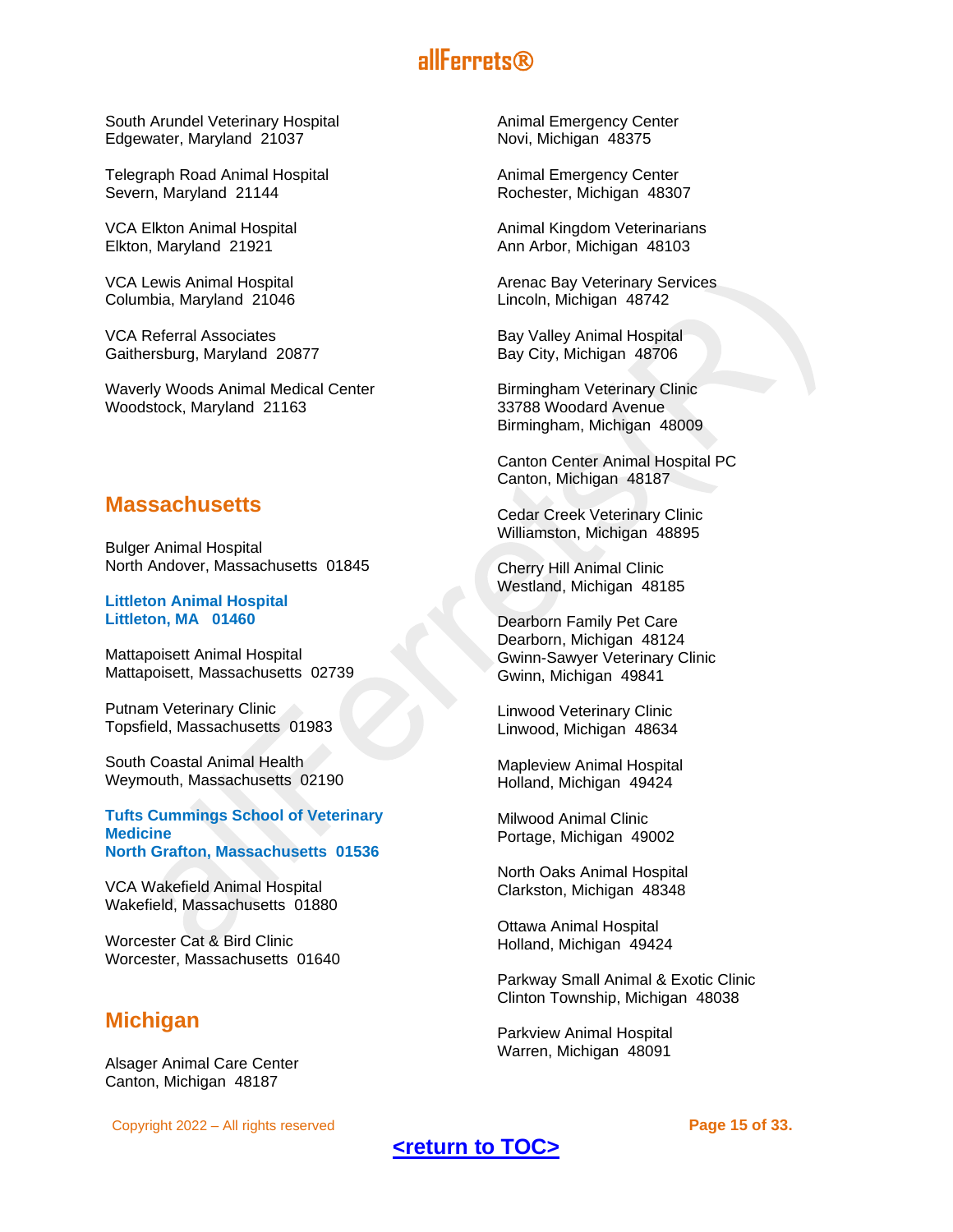Serenity Animal Hospital Sterling Heights, Michigan 48312

Town And Country Animal Clinic Greenville, Michigan 48834

Veterinary Medical Center Ludington, Michigan 49431

Vet Select Animal Hospital Dearborn Heights Michigan 48124

Vet Select Dearborn Heights, Michigan 48127 Vet Select Animal Hospital of Novi Novi, MI 48377 Commerce Township Michigan 48390 Novi, Michigan.48377

Vet Services Richmond, Michigan 48062

**Wild Side Feline & Exotic Animal Hospital Orchard Lake, MI 48324**

## <span id="page-15-0"></span>**Minnesota**

Animal Emergency Clinic [24 Hr] Oakdale, Minnesota 55128 Always 24 hours

Emergency Clinic [24 Hr] St. Paul Minnesota 55103

Blue Sky Animal Hospital Wyoming, Minnesota 55092

Brighton Veterinary Hospital PA St. Paul, Minnesota 55112

Cascade Animal Medical Center Rochester, Minnesota 55901

Cascade Hospital for Animals Grand Rapids, Michigan 49546

Cedar Pet Clinic Lake Elmo, Minnesota 55042

Central Bird & Animal Hospital Blaine, Minnesota 55434 Cloquet Animal Hospital Cloquet, Minnesota 55720

Copyright 2022 – All rights reserved **Page 16 of 33.**

Como Park Animal Hospital and Bird Clinic St. Paul, Minnesota 55117

Elm Creek Animal Hospital Champlin, Minnesota 55316

Excelsior Animal Hospital Excelsior, Minnesota 55331

Frankenmuth-BirchRun Veterinary Hospital Birch Run, Michigan 48415

Grand Rapids Veterinary Clinic Grand Rapids, Minnesota 55744

Granite City Pet Hospital St. Cloud, Minnesota 56301

Lexington Pet Clinic Eagan, Minnesota 55123

Mapleview Animal Hospital PC Holland, Michigan 49424

Milwood Animal Clinic Portage, Michigan 49002

Parkway Small Animal & Exotic Hospital Clinton Twp, Michgan 48038

Pet Medical Center Winona, Minnesota 55987

River Hills Pet Care Hospital Mankato, Minnesota 56001

#### **University of Minnesota College of Veterinary Medicine St. Paul, Minnesota**

VCA All About Pets Animal Hospital Golden Valley, Minnesota 55422

VCA Cedar Pet Clinic Minneapolis, Minnesota 55407

Veterinary General Shelby Twp, Michigan 48315

## <span id="page-15-1"></span>**Mississippi**

All-Animal Hospital Olive Branch, Mississippi 38654

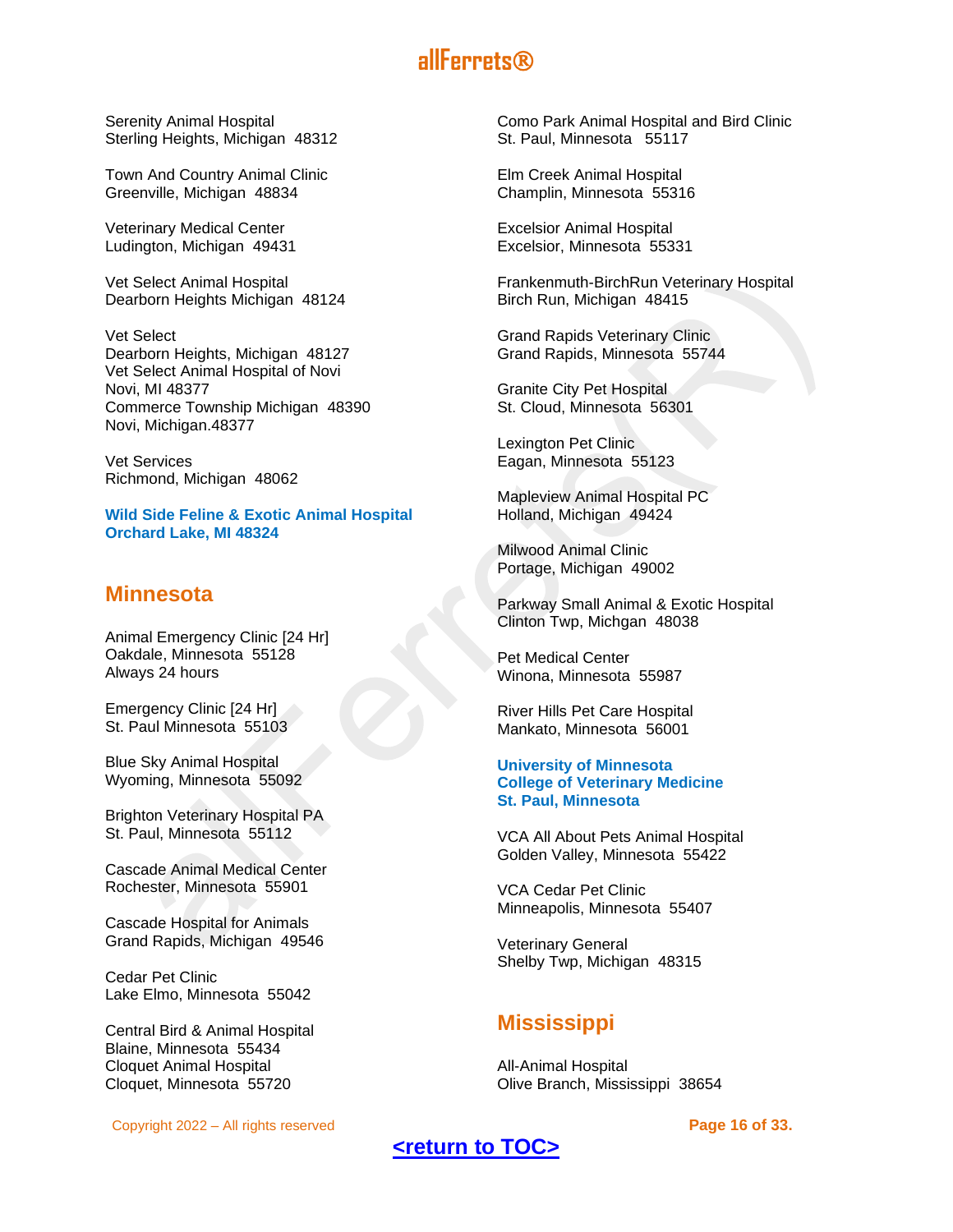Animal Clinic of Tippah County Ripley, Mississippi 38663

Bienville Animal Medical Center Ocean Springs, Mississippi 39564

**College of Veterinary Medicine Mississippi State University Animal Health Services Mississippi State, Mississippi 39762**

Gates & Gates Veterinary Hospital Clarksdale, Mississippi 38614

George County Veterinary Clinic Lucedale, Mississippi 39452

North State Animal & Bird Hospital Jackson, Mississippi 39206

Saltillo Small Animal Hospital Saltillo, Mississippi 38866

Saucier Veterinary Hospital Saucier, Mississippi 39574

Willow Bend Animal Clinic East Holly Springs, Mississippi 38635

## <span id="page-16-0"></span>**Missouri**

All Creatures Animal Hospital Bolivar, Missouri 65613

Animal Urgent Care of Cass County Belton, Missouri 64012

Ark Animal Hospital Liberty, Missouri 64068

Belton Animal Clinic & Exotic Care Center Belton, Missouri 64012

Bird Medicine and Surgery St. Louis, Missouri 63017

#### **Cavanaugh Pet Hospital Blue Springs, MO 64015**

Chillicothe Animal Hospital Chillicothe, Missouri 64601-3046

Dorothy H. Brinker DVM Washington, Missouri 63090

Ferguson Animal Hospital Ferguson, Missouri 63135

#### **Gladstone Animal Clinic Gladstone, MO 64118**

Hecker Animal Clinic Kansas City, Missouri 64114

Horton Animal Hospital, Columbia, Missouri 65203

Howdershell Animal Clinic Florissant, Missouri 63031

James River Animal Clinic Nixa, Missouri 85714

Kansas City Veterinary Care Kansas City, Missouri 64114

Nodaway Veterinary Clinic Maryville, Missouri 64468

Oak Grove Animal Clinic Oak Grove, Missouri 64075

#### **Parkville Heights Animal Hospital Parkville, MO 64152**

Sunshine Animal Hospital Springfield, Missouri 65804

**Twin Pines Veterinary Clinic St Joseph, MO 64505**

**University of Missouri - Columbia College of Veterinary Medicine Columbia, Missouri 65211**

Warrensburg Animal Hospital Warrensburg, Missouri 64093

Watson Road Animal Hospital St. Louis, Missouri 63109

Webster Groves Animal Hospital Webster Groves, Missouri 63119

Wentzville Veterinary Clinics INC. Wentzville, Missouri 63385

Copyright 2022 – All rights reserved **Page 17 of 33.**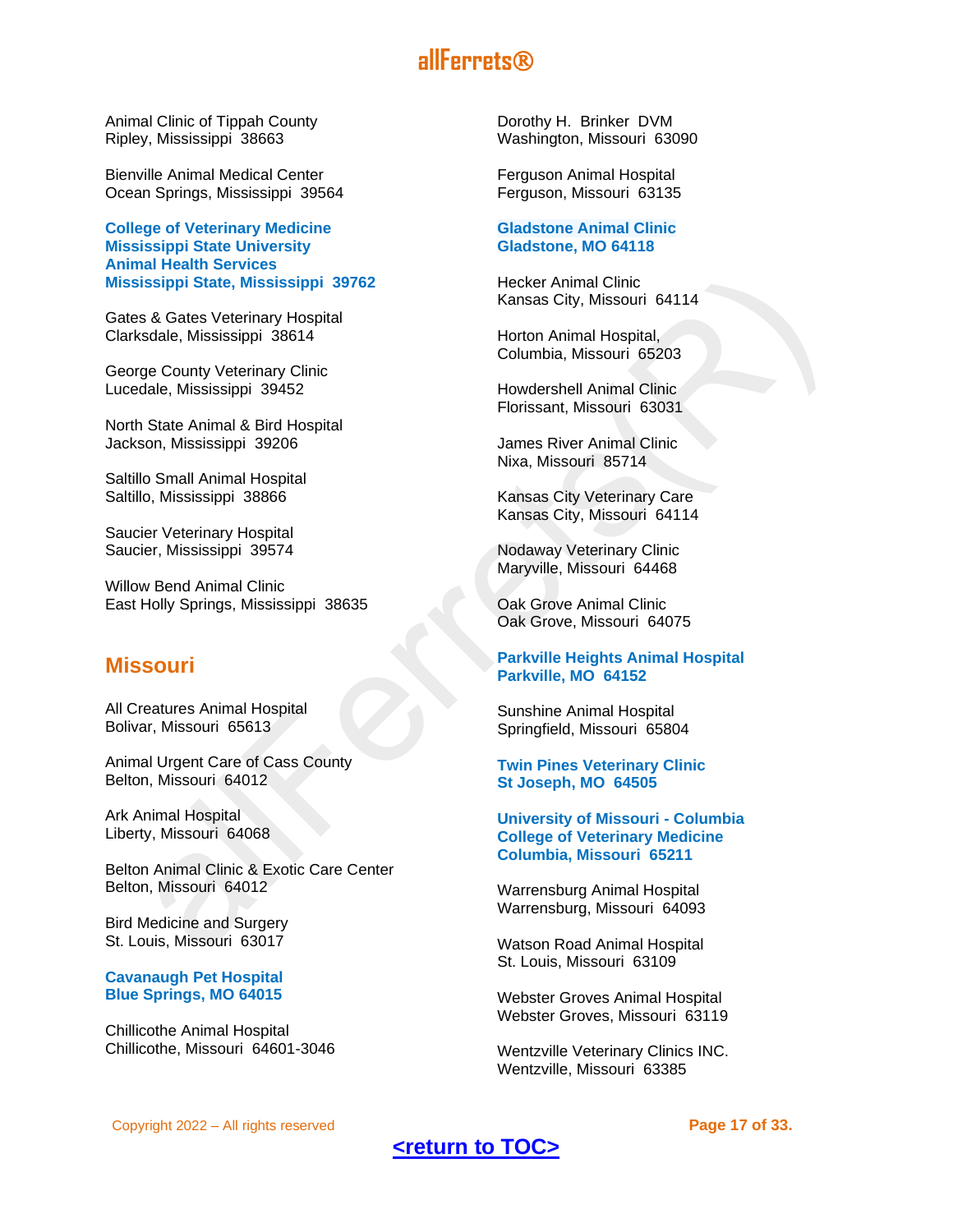Young Veterinary Clinic Chillcothe, Missouri 64601

## <span id="page-17-0"></span>**Montana**

All West Veterinary Hospital Bozeman, Montana 59718

Animal Medical Center Bozeman, Montana 59715

Best Friends Animal Hospital & Urgent Care Center Billings, Montana 59105

Eastgate Veterinary Clinic Missoula, Montana 59802

Glacier Animal Hospital Columbia Falls, Montana 59912

Moore Lane Veterinary Hospital Billings, Montana 59101

Skyview Veterinary Hospital Billings, Montana 59105

## <span id="page-17-1"></span>**Nebraska**

#### **All Feline Hospital (And Ferrets Too) Lincoln, NE 68505**

Midtown Animal Hospital Gering, Nebraska 69334

Nebraska Animal Medical Center Lincoln, Nebraska 68506

Pioneer Animal Clinic Scottsbluff, Nebraska 69316

Twin Creek Animal Hospital Bellevue, Nebraska 68123

VCA Rohrig Animal Hospital Omaha, Nebraska 68114

West Villa Animal Hospital Kearney Nebraska 68845

## <span id="page-17-2"></span>**Nevada**

A-Plus Animal Hospital Reno, Nevada 89511

A-Plus Animal Hospital Sparks, Nevada 89431

Advanced Animal Care Hospital Las Vegas, Nevada 89117

All Creatures Veterinary Hospital Reno, Nevada 89511

Aloha Animal Hospital Las Vegas, Nevada 89139

Blue Cross Animal Hospital Las Vegas, Nevada 89135

Cheyenne West Animal Hospital Las Vegas, Nevada 89129

Community Animal Hospital Reno, Nevada 89523

Creature Comforts Animal Hospital Las Vegas, Nevada 89130

Elko Veterinary Clinic Elko, Nevada 89801

Gentle Doctor Animal Hospital Las Vegas, Nevada 89146

Hualapai Animal Hospital Las Vegas, Nevada 89117

Island Pet Hospital Las Vegas, Nevada 89130

Lone Mountain Veterinary Hospital Carson City, Nevada 89706

Mount Rose Animal Hospital Reno, Nevada 89511

Park Animal Hospital Las Vegas, Nevada 89123

Quail Ridge Animal Hospital Carson City, Nevada 89705

Copyright 2022 – All rights reserved **Page 18 of 33.**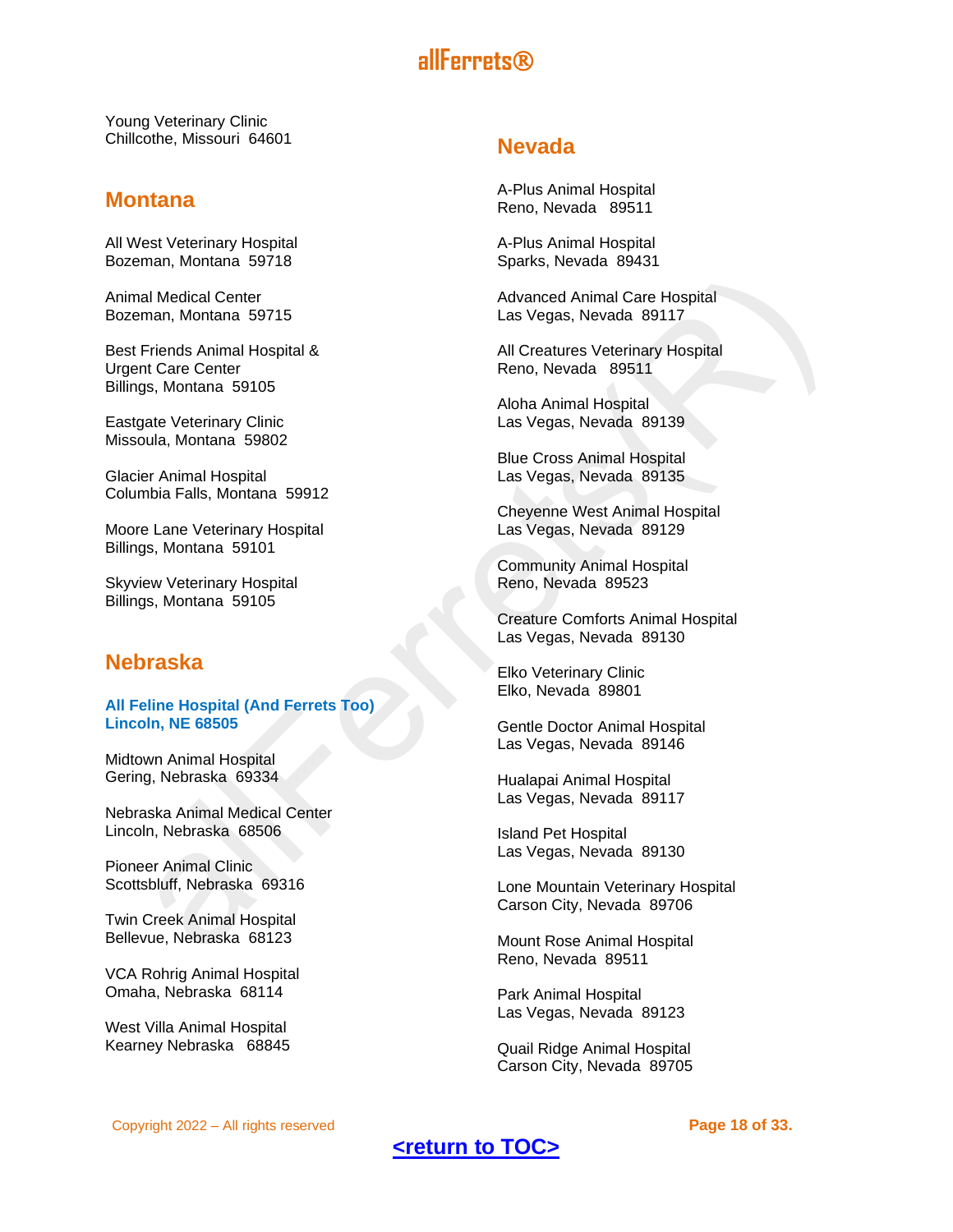Tanabo Veterinary Clinic Elko, Nevada 89801

## <span id="page-18-0"></span>**New Hampshire**

#### **All Creatures Mobile Veterinary Service Kingston, New Hampshire 03848**

Broadview Animal Hospital Rochester, New Hampshire 03867

Canobie Lake Veterinary Hospital Windham, New Hampshire 03087

Derry Animal Hospital Derry, New Hampshire 03038

Fisherville Animal Hospital Concord, New Hampshire 03303

**Hampstead Animal Hospital Hampstead, New Hampshire 03841**

**Hillsborough County Veterinary Hospital Amherst, New Hampshire 03031**

Granite State Animal Hospital Windham, New Hampshire 03087

Lakeside Veterinary Hospital Laconia, New Hampshire 03246

**Lockridge Animal Hospital Manchester, New Hampshire 03104**

**Main Street Animal Hospital Salem, New Hampshire 03079**

**Marlborough Veterinary Clinic Marlborough, New Hampshire 03455**

Nashua Pet Care Clinic LLC Nashua, New Hampshire 03060

**Noreast Veterinary Associates Belmont, New Hampshire 03220**

**Northside Animal Hospital Hooksett, New Hampshire 03106**

Plaiston- Kingston Animal Medical Center Kingston, New Hampshire 03838

Riverside Veterinary Hospital Boscawen, New Hampshire 03303 Salem Animal Hospital Salem, New Hampshire 03079

VCA Animal Medical Center Portsmouth, New Hampshire 03801

**Weare Animal Hospital Weare, New Hampshire 03281**

**Windham Animal Hospital Windham, New Hampshire 03087**

## <span id="page-18-1"></span>**New Jersey**

Adamston Veterinary Clinic Brick, New Jersey 08723

Advanced Care Small & Exotic Veterinary **Hospital** Bound Brook, New Jersey 08805

All Creatures Vet Care Center Sewell, New Jersey 08080

Allanwood Animal Hospital Allanwood, New Jersey 08720

Animal & Bird Health Care Center & Hospital Cherry Hill, New Jersey 08003

#### **Animal Clinic of Morris Plains Morris Plains, New Jersey 07950**

Animal Hospital of Somerdale Somerdale, New Jersey 08083

Barnegat Animal Clinic LLC Barnegat, New Jersey 08005

Bayshore Veterinary Hospital Holmdel, New Jersey 07733

#### **Belle Mead Animal Hospital Hillsborough, New Jersey 08844**

Berg Animal Hospital PA Matawan, New Jersey 07747

Bergen Passaic Animal Hospital Lodi, New Jersey 07644

Copyright 2022 – All rights reserved **Page 19 of 33.**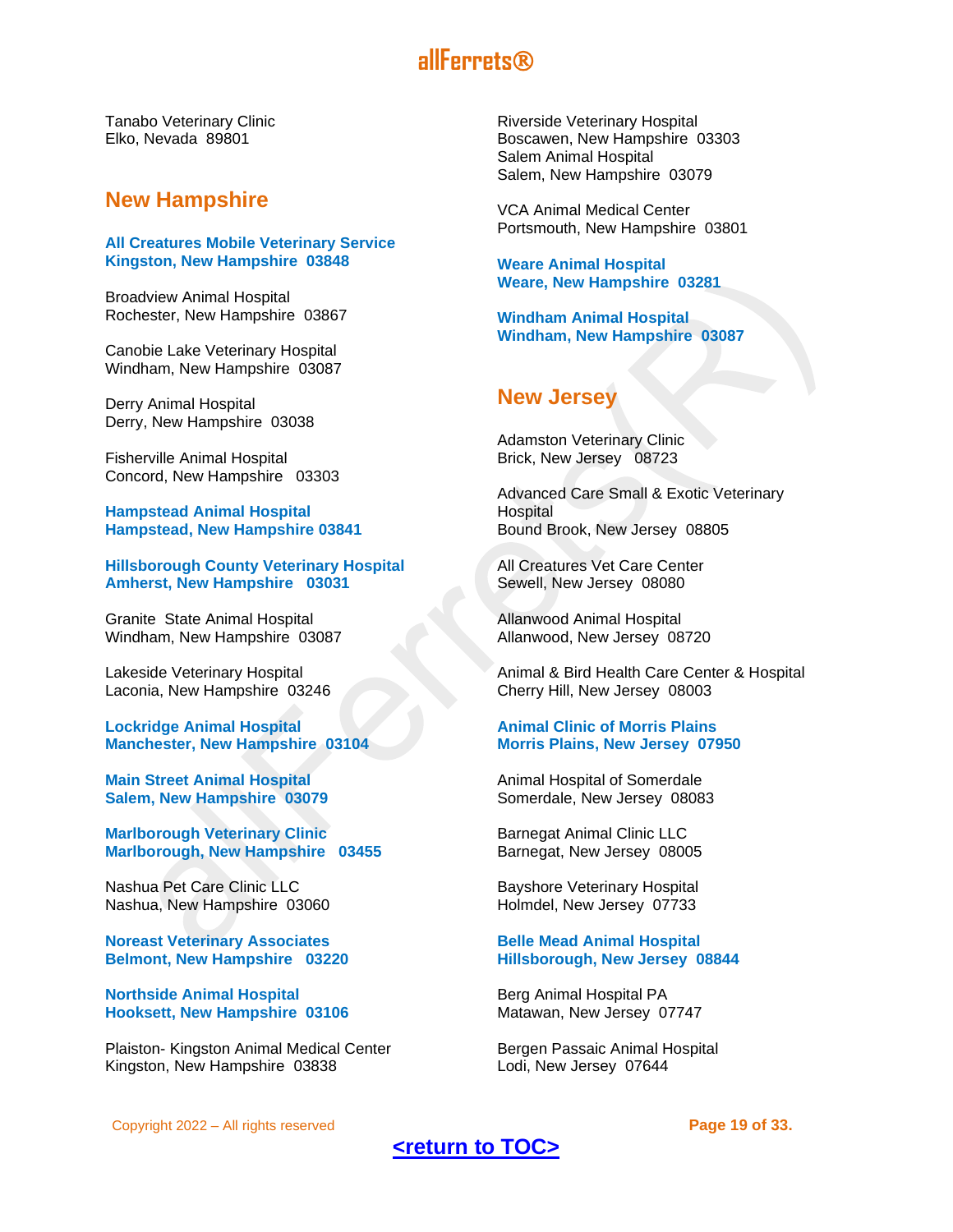Blackwood Animal Hospital Blackwood, New Jersey 08012

Bloomingdale Animal Hospital Bloomingdale, New Jersey 07403

Blue Cross Dog & Cat Hospital Paterson, New Jersey 07513

Briarwood Veterinary Clinic Howell, New Jersey 07731

Brick Town Veterinary Hospital PA Brick, New Jersey 08723

Collingswood Veterinary Hospital PA Oaklyn, New Jersey 08107

Community Animal Hospital Morris Plain, New Jersey 07950

Companion Animal Hospital & Avian/Exotic Clinic Parsippany, New Jersey 07054

Countryside Animal Hospital Medford, New Jersey 08055

Delaware Valley Veterinary Hospital Mullica Hill, New Jersey 08062

Dover Veterinary Hospital Toms River, New Jersey 08753

East Plane Animal Hospital Hackettstown, New Jersey 07840

Edgebrook Animal Hospital East Brunswick, New Jersey 08816

Englewood Animal Hospital Englewood, New Jersey 07631

Essex Animal Hospital Bloomfield, New Jersey 07003

Flemington Veterinary Hospital Flemington, New Jersey 08822

Foxmoor Animal Hospital Trenton, New Jersey 08691

Fredon Animal Hospital Newton, New Jersey 07860

Copyright 2022 – All rights reserved **Page 20 of 33.**

Galloway Animal Hospital Egg Harbor City, New Jersey 08215

Glen Rock Veterinary Hospital Glen Rock, New Jersey 07452

Hopelawn Animal Clinic Fords, New Jersey 08863

Kinnelon Veterinary Hospital Butler, New Jersey 07405

Maple Shade Animal Hospital Maple Shade, New Jersey 08052

Margate Animal Hospital Margate, New Jersey 08402

Middletown Animal Hospital Middletown, New Jersey 07748

Montvale Animal Hospital Montvale, New Jersey 07645

#### **Murray Hill Veterinary Associates New Providence, NJ 07974-1947**

Newport Animal Hospital Jersey City, New Jersey 07310

Oak Tree Animal Clinic Edison, New Jersey 08820

Oakhurst Veterinary Hospital Oakhurst, New Jersey 07755

Ocean County Veterinary Hospital Lakewood, New Jersey 08701

Oradell Animal Hospital Fort Lee, New Jersey 07024

Oradell Animal Hospital Paramus, New Jersey 07652

Pennsauken Animal Hospital PA Pennsauken, New Jersey 08110

Piscataway Animal Clinic Piscataway, New Jersey 08854

Plainfield Animal Hospital South Plainfield, New Jersey 07080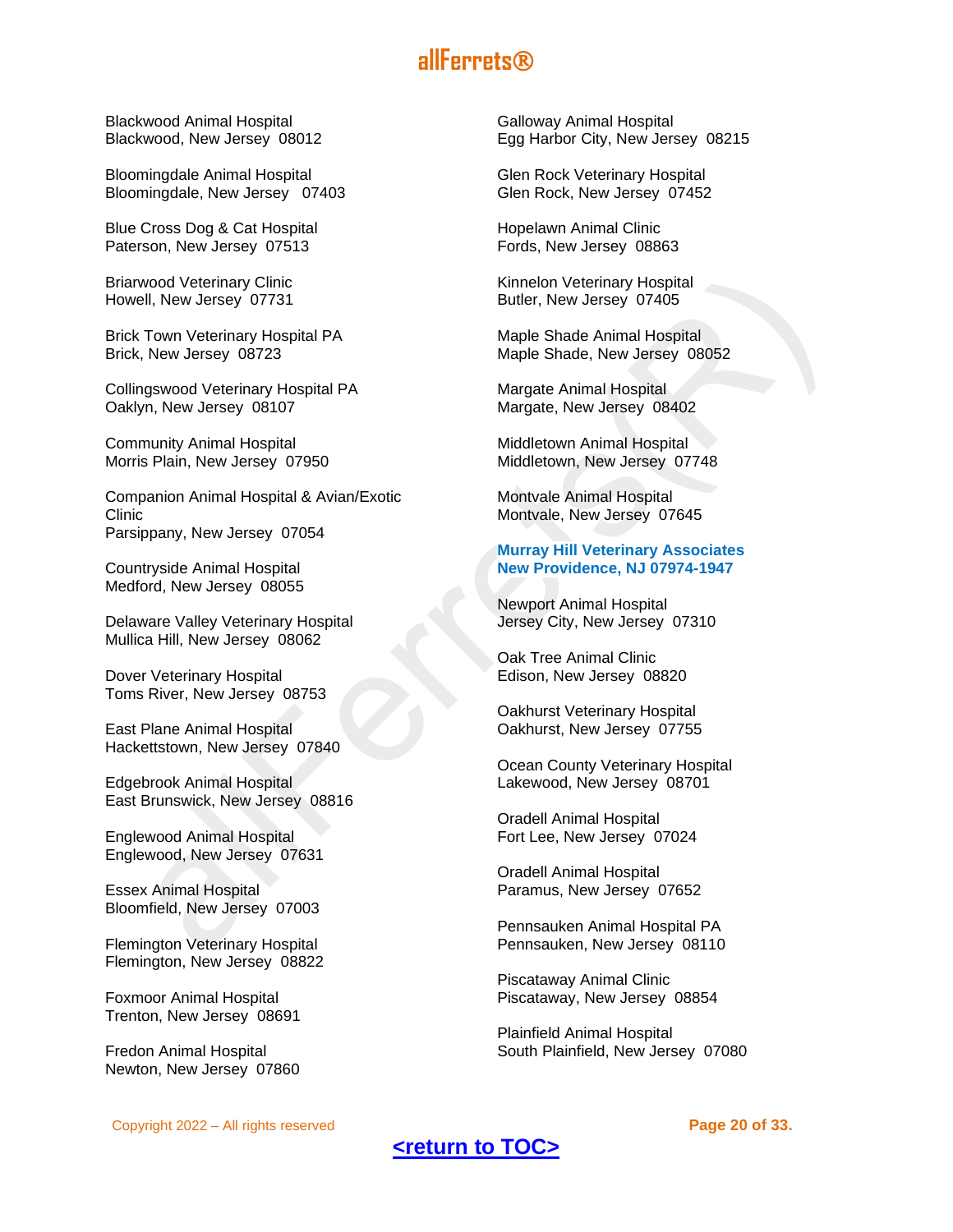Ramtown Animal Hospital of Howell Howell, New Jersey 07731

Red Bank Veterinary Hospital Tinton Falls, New Jersey 07724

Ridgefield Park Animal Hospital Ridgefield Park, New Jersey 07660

Ridgewood Veterinary Hospital Ridgewood, New Jersey 07450

Rothman Animal Hospital Collingswood, New Jersey 08108

#### **Rutherford Animal Hospital Rutherford, New Jersey 07070**

Shewesbury Animal Hospital Eatontown, New Jersey 07724

South Paw Animal Hospital Cape May Court House, New Jersey 08210

Stafford Veterinary Hospital Beach Haven, New Jersey 08008

Stafford Veterinary Hospital Tuckerton, New Jersey 08087

Stirling Veterinary Hospital Stirling, New Jersey 07980

Swedesboro Animal Hospital Swedesboro, New Jersey 08085

Tuckerton Veterinary Clinic Tuckerton, New Jersey 08087

Vetco Animal Hospital #471 Vincentown, New Jersey 08088

Wantage Veterinary Hospital Wantage, New Jersey 08461

## <span id="page-20-0"></span>**New Mexico**

Albuquerque Avian Clinic Albuquerque, New Mexico 87114

Cottonwood Animal Clinic Rio Rancho, New Mexico 87124

Copyright 2022 – All rights reserved **Page 21 of 33.**

East Lohman Veterinary Clinic Las Cruces, New Mexico 88001

El Dorado Animal Clinic, Santa Fe, New Mexico 87505

Petroglyph Animal Hospital Albuquerque, New Mexico 87120

Smith Veterinary Hospital Santa Fe, New Mexico 87505

Southwest Veterinary Medical Center Corrales, New Mexico 87048

Sunrise Veterinary Clinic Rio Rancho, New Mexico 87124

Town and Country Animal Hospital Albuquerque, New Mexico 87114

Valley Veterinary Clinic Farmington, New Mexico 87402

Vetana Animal Clinic Albuquerque, New Mexico 87114

VCA West Mesa Animal Hospital Albuquerque, New Mexico 87120

VCA Wyoming Albuquerque, New Mexico 87112

## <span id="page-20-1"></span>**New York**

A & A Veterinary Hospital Franklin Square, New York 11010

Albany County Veterinary Hospital Albany, New York 12203

All Creatures Animal Hospital East Amherst, New York 14051

All Creatures Veterinary Hospital New Paltz, New York 12561

**Animal Medical Center New York City, New York 10065**

Animal Medical Hospital of Centereach Islip, New York 11720

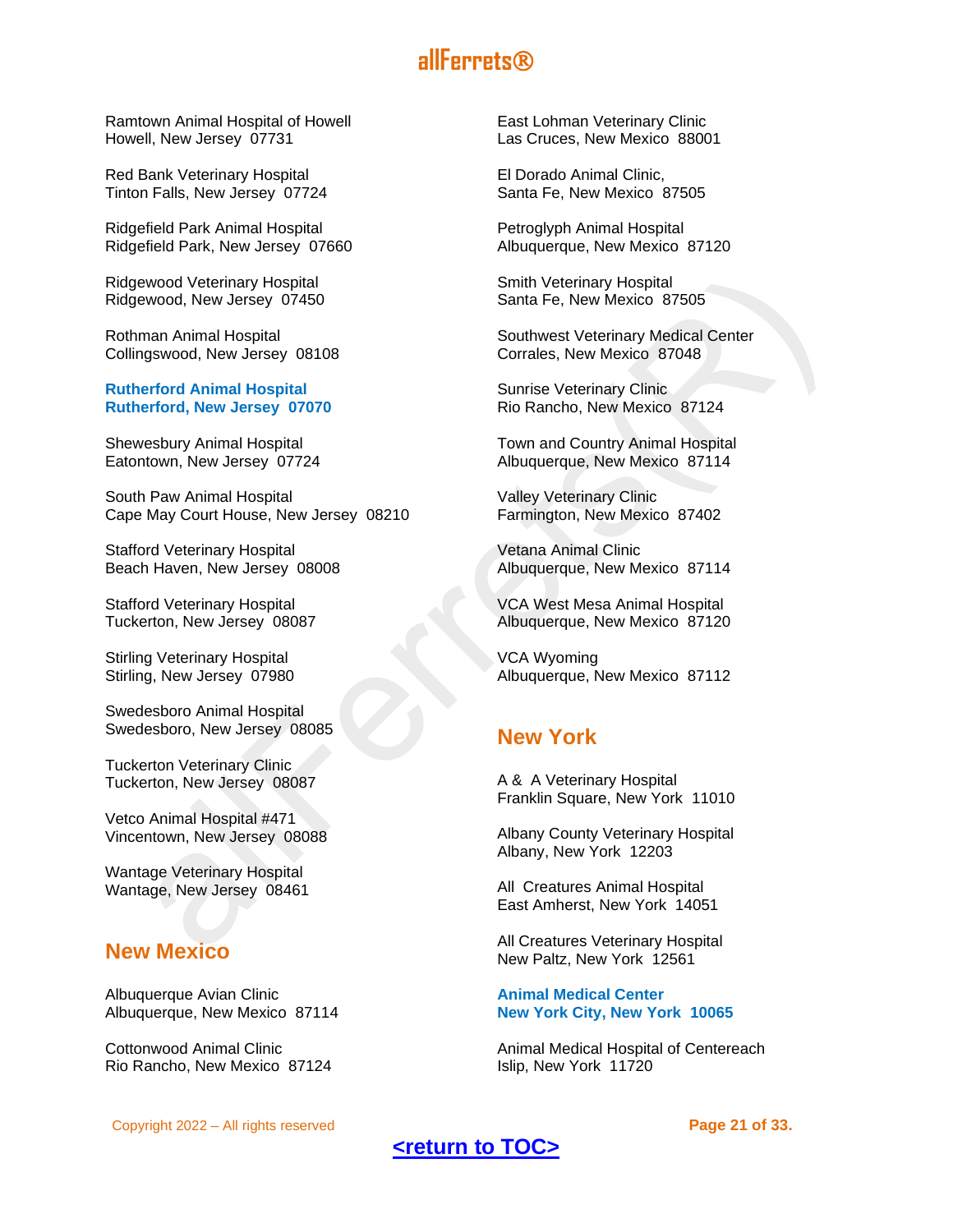Animal Specialty Center [ER 24 Hr] Yonkers, New York 10701

#### **Beaver Lake Animal Hospital Baldwinsville, New York 13027**

Bond Animal Hospital White Plains, New York 10606

Blue Cross Animal Hospital Amherst, New York 14226

Broadway Veterinary Clinic Lancaster, New York 14086

Cats & Critters Rochester, New York 14607

**Cicero Animal Clinic Brewerton, New York 13029**

City Creatures Animal Hospital Buffalo, New York 14216

**Community Animal Hospital Poughkeepsie, New York 12603**

**Cornell University Hospital for Animals Ithaca, New York 14853-6401**

Cornerstone Veterinary Clinic Lockport, New York 14094

Croton Animal Hospital Croton-on- Hudson, New York 10520

**East Greenbush Animal Hospital Rensselaer, New York 12144**

East End Veterinary Emergency & Specialty **Center** Riverhead, New York 11901

East Side Animal Hospital New York 10022

Emergency Vet Hospital [24 hr wkends] Amherst, New York 14226

Fairport Animal Hospital Fairport, New York 14450

Fine Animal Hospital Bedford Hills, New York 10507

#### Copyright 2022 – All rights reserved **Page 22 of 33.**

#### **Georgetown Animal Clinic Williamsville, New York 14221**

Howard Beach Animal Clinic Howard Beach, New York 11414

Island Bird, Cat & Dog Vet Group Staten Island, New York 10314

Island Exotic Veterinary Care Huntington Station , New York 11746

Jefferson Animal Hospital Port Jefferson Station, New York 11776

Lenox Hill Veterinarians New York, New York 10028

Massapequa Pet Vet Massapequa, New York 11758

Mattydale Animal Hospital Mattydale, New York 13211

Merrick Veterinary Group Merrick New York 11566

Mid Hudson Animal Hospital Hyde Park, New York 12538

Monhagen Veterinary Hospital Middletown, New York 10940

Monroe Animal Hospital Monroe, New York 10950

#### **Nassau Veterinary Clinic, PLLC Nassau, New York 12123**

Newburg Veterinary Hospital Newburg, New York 12550

New Hyde Park Animal Hospital New Hyde Park, New York 11040

North Fork Animal Hospital Southold, New York 11971

Northside Animal Hospital Staten Island, New York 10310

**Oakdale Animal Hospital Oakdale, New York 11769**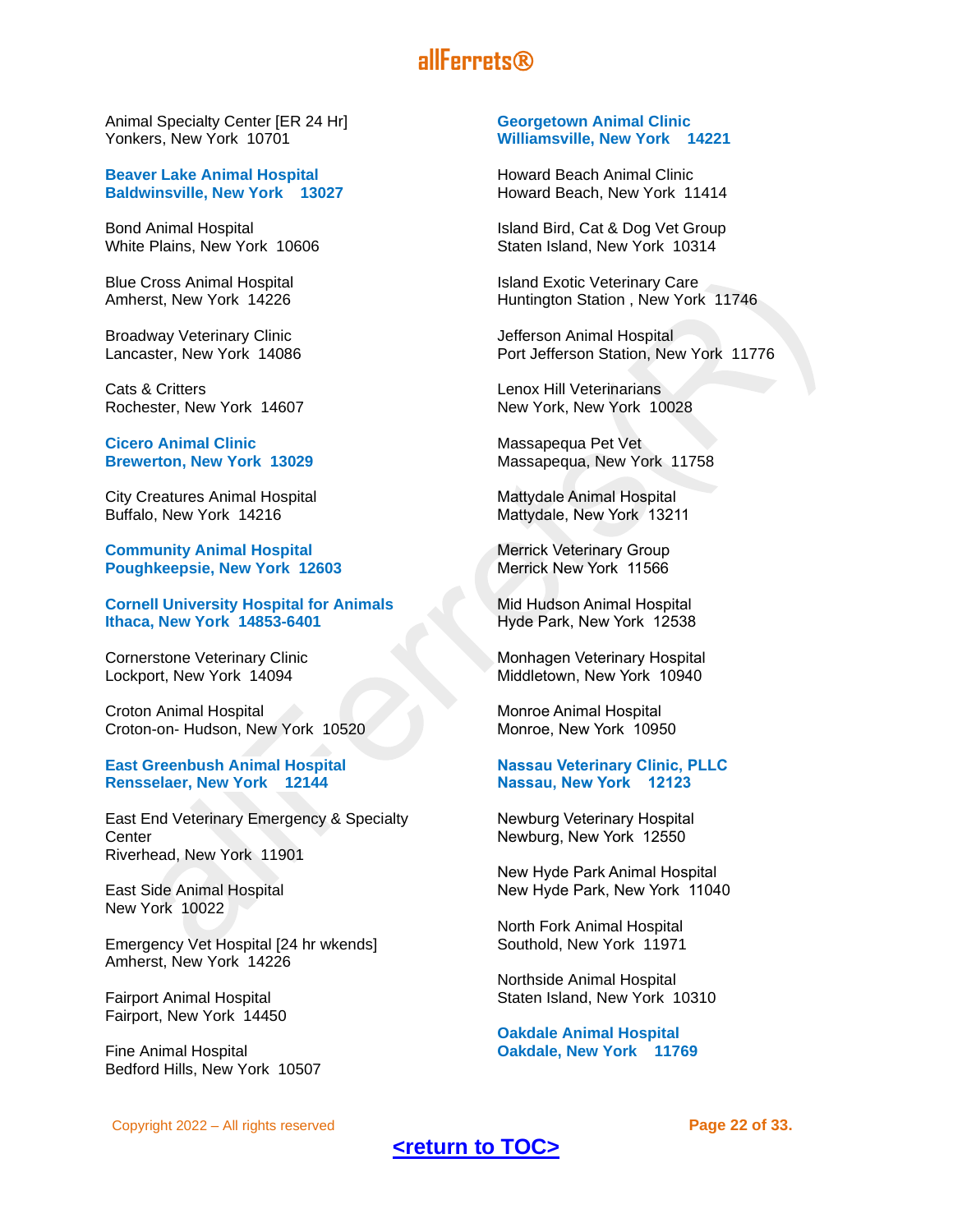Old Country Animal Clinic Plainview, New York 11803

Orchard Park Veterinary Medical Center Orchard Park, New York 14127

Roslyn Greenvale Veterinary Group Greenvale, New York 11548

Scott G. Nachbar Veterinarian Springville, New York 14141

**Seneca Animal Hospital, PC East Aurora, New York 14052-9488**

**Specialized Care for Avian & Exotic Pets Lancaster, NY 14086** The Animal Hospital PC Slingerlands, New York 12159

#### **The Center For Avian & Exotic Medicine New York, New York 10024**

The Village Animal Clinic Voorheesville, New York 12186

Upstate Animal Medical Center Saratoga Springs, New York 12866

#### **Veterinary Center for Birds & Exotics Bedford Hills, NY 10507**

Veterinary Medical Center West Islip, New York 11795

Warren Institute Ossining, New York 10562

West End Veterinary Office Newburgh, New York 12550

West Hills Animal Hospital Huntington, New York 11743

## <span id="page-22-0"></span>**Nevada**

**Mount Rose Animal Hospital Reno, NV 89511**

## <span id="page-22-1"></span>**North Carolina**

After Hour Small Animal Emergency Clinic Raleigh, North Carolina 27612

#### **Animal Ark Veterinary Hospital Clemmons, North Carolina 27012**

Animal Care Center of New Bern New Bern, North Carolina 28562

Animal Hospital of Fayetteville Fayetteville, North Carolina 28303

Atrium Animal Hospital Charlotte, North Carolina 28226

#### **Avian and Exotics Animal Care Raleigh, North Carolina 27617-4805**

Avian & Exotic Mobile Veterinary Service Eden, North Carolina 27288

Azalea Coast Animal Care Wilmington, North Carolina 28405

Bowman Animal Hospital Raleigh, North Carolina 27613

Carolina Exotic Animal Hospital Charlotte, North Carolina 28205

Carolina Veterinary Specialists Huntersville, North Carolina 28078

Coddle Creek Animal Hospital Concord, North Carolina 28027

Craven Animal Hospital PA New Bern, North Carolina 28560

Griffin Avian & Exotic Veterinary Hospital Kannapolis, North Carolina 28083

Harris Boulevard Vet Clinic Charlotte, North Carolina 28269

Lake Wheeler Veterinary Hospital Raleigh, North Carolina 27603

Mayfair Animal Hospital Cary, North Carolina 27513

**North Carolina State University College of Veterinary Medicine Raleigh, North Carolina 27606**

Copyright 2022 – All rights reserved **Page 23 of 33.**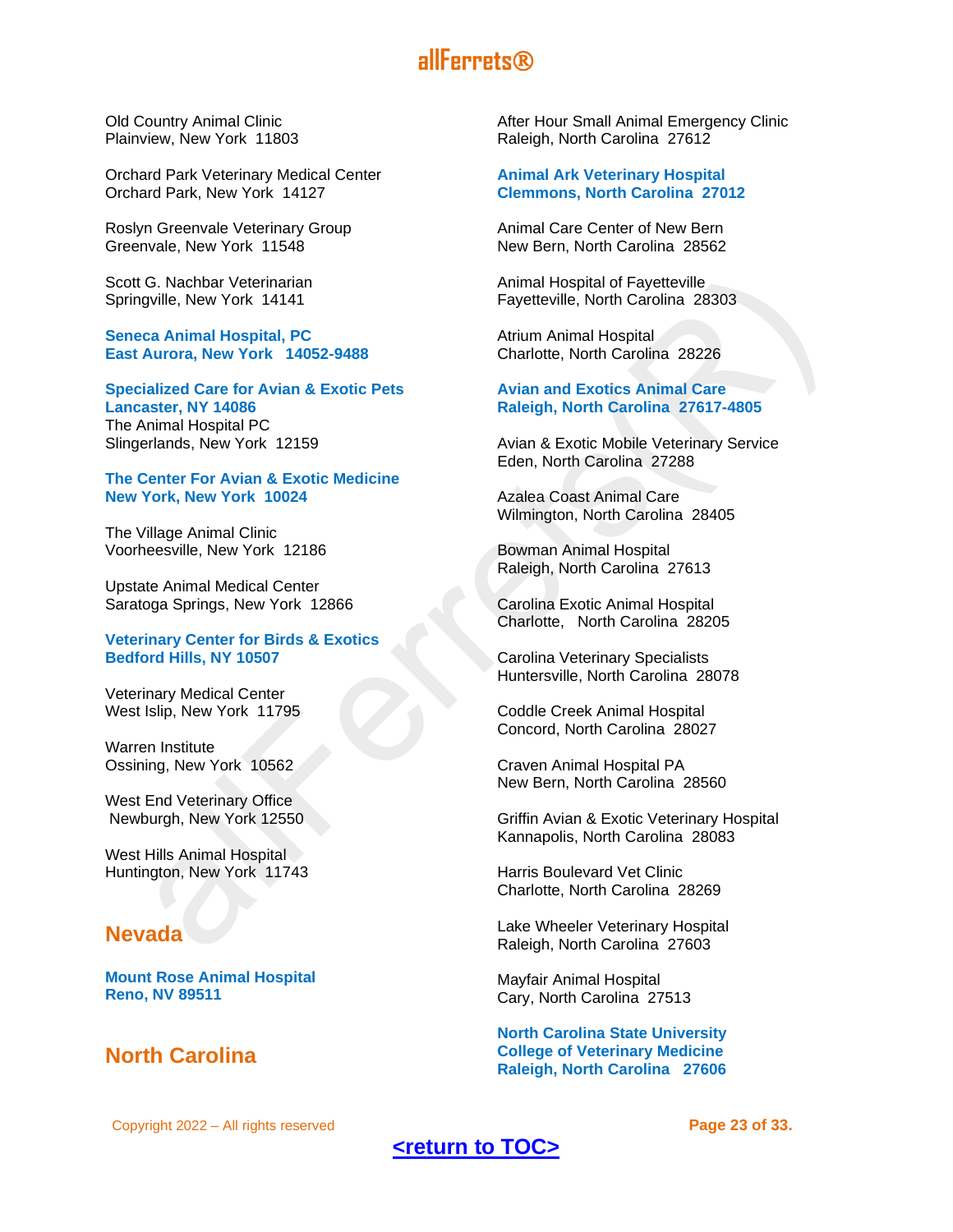North Gate Animal Hospital Fayetteville, North Carolina 28301

**Northwoods Animal Hospital Cary, North Carolina 27513**

Providence Veterinary Associates Charlotte, North Carolina 28277

River Road Animal Hospital Southport, North Carolina 28461

Rolesville Veterinary Hospital Rolesville, North Carolina 27571

Rougemont Veterinary Clinic Rougemont, North Carolina 27572

Salisbury Animal Hospital Salisbury, North Carolina 28146

Sweeten Creek Animal & Bird Hospital Asheville, North Carolina 28803

Western Wake Veterinary Services Apex, North Carolina 27523

## <span id="page-23-0"></span>**North Dakota**

All Pets Hospital Grand Forks, North Dakota 58203

Animal Health Clinic Fargo, North Dakota 58103

Pinkerton Animal Hospital Minot, North Dakota 58703

Valley Veterinary Hospital Fargo, North Dakota 58103

## <span id="page-23-1"></span>**Ohio**

All About Pet Care Middletown, Ohio 45042

All Animal Clinic Cleveland, Ohio 44112

All Creatures Animal Hospital Amelia, Ohio 45102

Copyright 2022 – All rights reserved **Page 24 of 33.**

Animal Care Unlimited Columbus, Ohio 432352

Animal and Avian Medical Center Brunswick, Ohio 44212

Animal Care Unlimited Columbis, Ohio 43235

Animal Clinic North View North Ridgeville, Ohio 44039

Animal Hospital of Polaris Lewis Center, Ohio 43035

Barberton Veterinary Clinic Norton, Ohio 44230

Bellevue Animal Hospital Lonz, Clark & Battles Veterinary Group Bellevue, Ohio 44811

Bird and Exotic Pet Wellness Center Toledo, Ohio 43623

Bird and Exotic Specialty Hospital Norton, Ohio 44236

Black Lick Veterinary Hospital Reynoldsburg, Ohio 43068

Capital Veterinary Referral & Emergency Care Columbus, Ohio 43228

Cincinnati Animal Medical Center Cincinnati, Ohio 45236

Cloverleaf Animal Hospital Westfield Center, Ohio 44251

Colerain Animal Clinic Cincinnati, Ohio 45239

Companion Care Animal Hospital Fairfield, Ohio 45014

Countryside Veterinary Service All Creatures Animal Clinic Warren, Ohio 44483

Dayton South Vet Clinic Dayton, Ohio 45429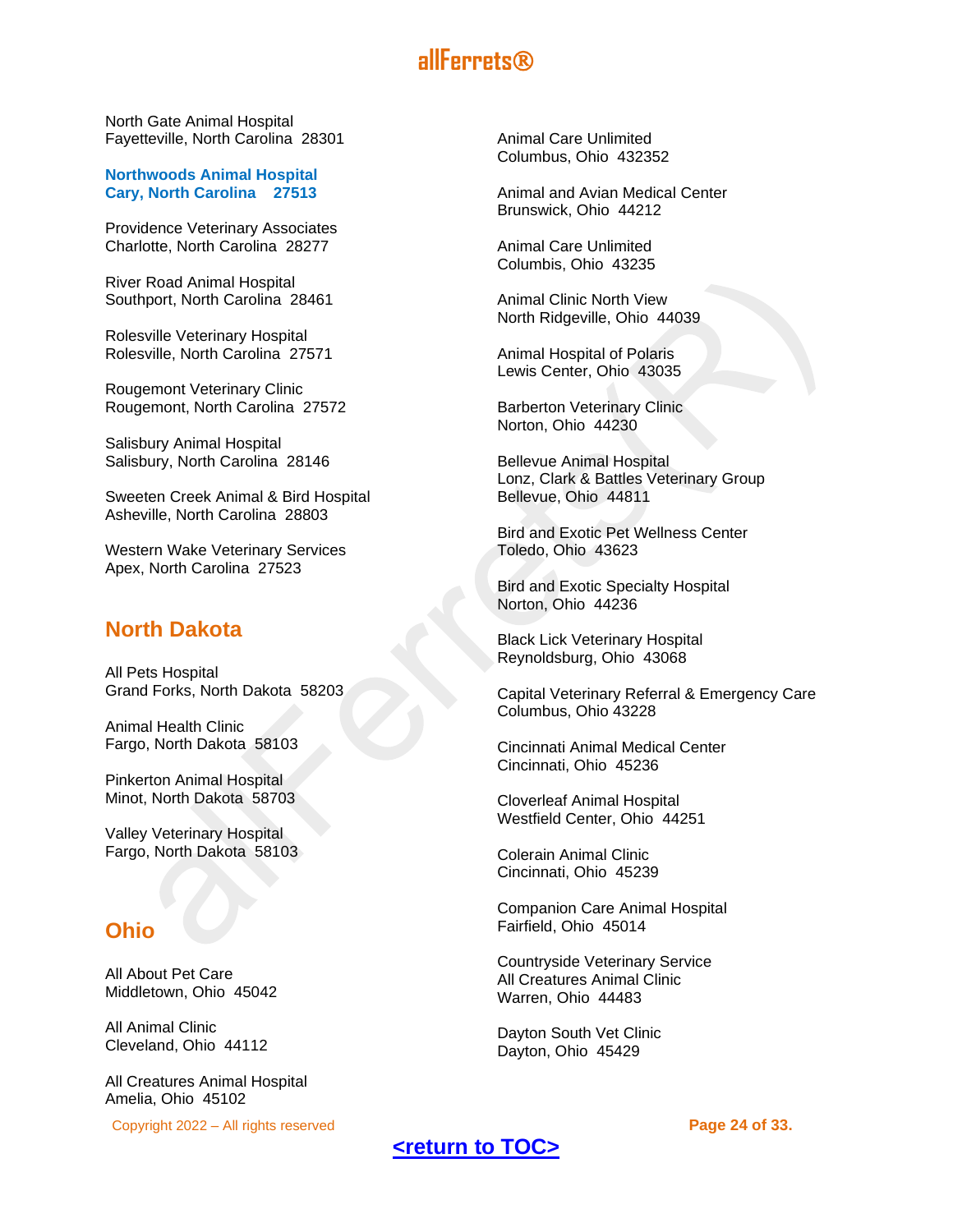Defiance Veterinary Clinic Defiance, Ohio 43512

East Hilliard Veterinary Services Hilliard, Ohio 43026

Easton Animal Hospital Columbus, Ohio 43219

Groveport -Canal Animal Hospital Groveport, Ohio 43125

Mandel Veterinary Hospital Cleveland Heights, Ohio 44118

Middlefield Veterinary Clinic Middlefield, Ohio 44062

Northgate Animal Hospital Huber Heights, Ohio 45424

Obetz Animal Hospital Columbus, Ohio 43207

**Ohio State University College of Veterinary Medicine Columbus, Ohio 43210**

Portage Animal Clinic Brimfield, Ohio 44240

Reynolds Road Animal Hospital Toledo, Ohio 43615

Stow Kent Animal Hospital Stow, Ohio 44224

Sunbury Vet Clinic Sunbury, Ohio 43074

The Animal Hospital Cincinnati, Ohio 45208

Wellington Veterinary Clinic Inc. Wellington, Ohio 44090

Wickliffe Animal Hospital Wickliffe, Ohio 44092

## <span id="page-24-0"></span>**Oklahoma**

All Creatures Veterinary Hospital Tulsa, Oklahoma 74137

Copyright 2022 – All rights reserved **Page 25 of 33.**

Acre View Pet Hospital and Laser Center of Edmond Edmund, Oklahoma 73013

All About Pets Vet Clinic Lawton, Oklahoma 73501

All Creatures Veterinary Hospital Tulsa, Oklahoma 74137

All Pets Veterinary Hospital Norman, Oklahoma 73072

Best Friends Vet Hospital Tulsa, Oklahoma 74146

Forest Trails Animal Hospital Tulsa, Oklahoma 74133

Main Street Veterinary Hospital Norman, Oklahoma 73160

New Castle Animal Hospital New Castle, Oklahoma 73065

North Penn. Veterinary Hospital Oklahoma City, Oklahoma 73120

**Oklahoma State University Center for Veterinary Health Sciences (Boren Veterinary Teaching Hospital) Stillwater, Oklahoma 74078**

South Memorial Animal Hospital Tulsa, Oklahoma 74145

Stoneridge Animal Hospital & Oklahoma Exotic Pet Clinic Edmond, Oklahoma 73003

South Memorial Animal Hospital Tulsa, Oklahoma 74145

Village Vet Animal Clinic Broken Arrow, Oklahoma 74012

Yukon Veterinary Hospital Yukon, Oklahoma 73099

## <span id="page-24-1"></span>**Oregon**

Banfield The Pet Hospital Salem, Oregon 97305

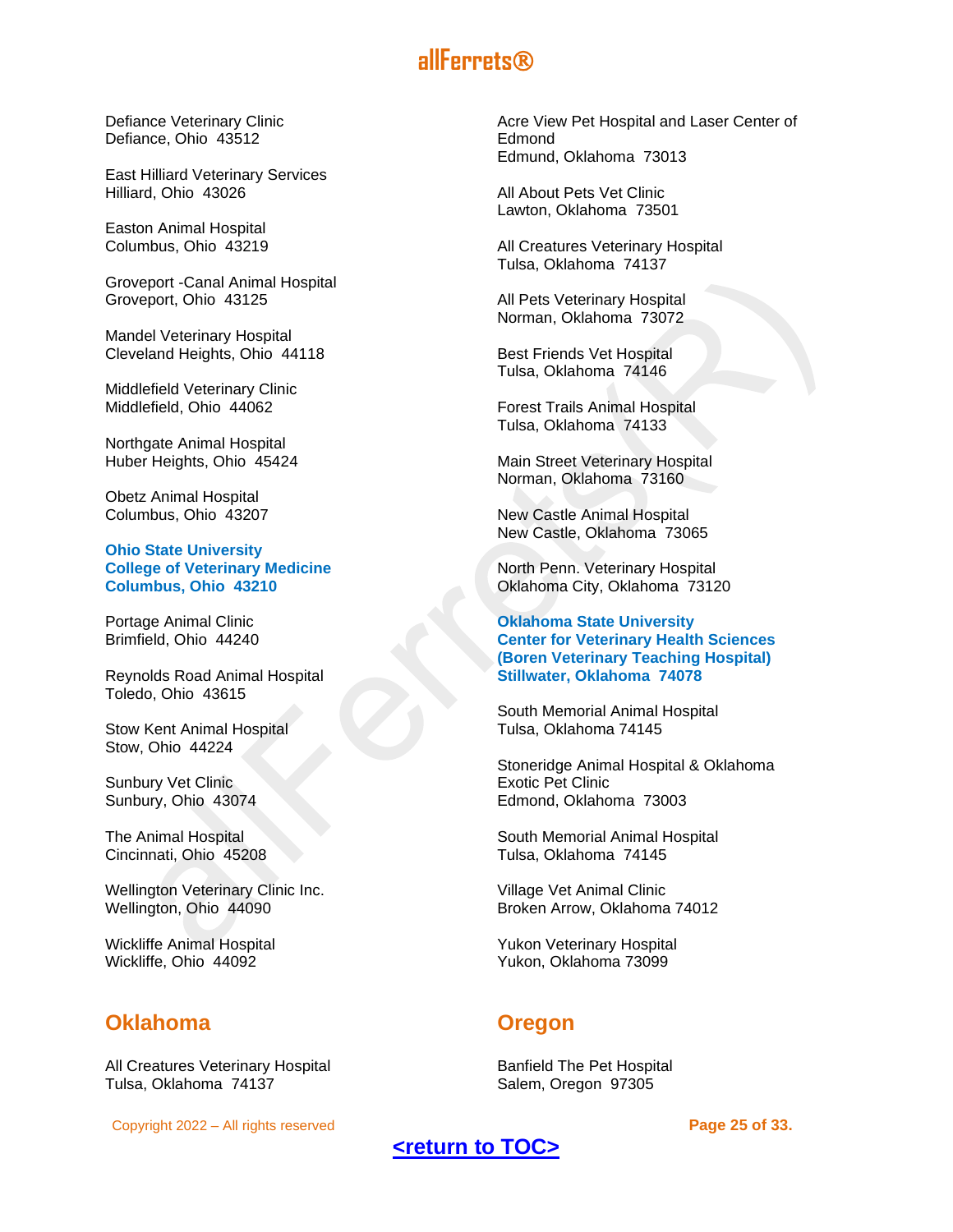Bear Creek Animal Clinic Ashland, Oregon 97520

Best Fiends Animal Hospital Talent, Oregon 97540

Best Fiends Animal Hospital Medford, Oregon 97504

City Center Cat & Bird Clinic Eugene, Oregon 97401

Eastgate Veterinary Clinic Cornallis, Oregon 97333

LaPaw Animal Hospital Bend, Oregon 97702

Mc Kenzie Animal Hospital Springfield, Oregon 97478

Northwest Exotic Pet Vet LLC Beaverton, Oregon 97005

**Oregon State University College of Veterinary Medicine (Lois Bates Acheson Veterinary Teaching Hospital) Corvallis, Oregon 97331**

Oswego Veterinary Hospital Oswego, Oregon 97034

Pet Samaritan Clinic Portland, Oregon 97214

Raleigh Hills Vet Clinic Portland, Oregon 97225

Rock Creek Veterinary Hospital Aloha, Oregon 97006

Rogue River Veterinary Hospital Rogue River, Oregon 97537

Santa Clara Animal Hospital Eugene, Oregon 97404

**Southwest Animal Hospital Beaverton, Oregon 97008**

The Pet Clinic Salem, Oregon 97301 West Hills Animal Hospital Corvallis, Oregon 97333

## <span id="page-25-0"></span>**Pennsylvania**

#### **All Creatures Veterinary Care Centre Hall, PA 16828**

#### **All Pet Animal Hospital Gibsonia, Pennsylvania 15044**

All Pet Animal Hospital Pittsburgh, Pennsylvania 15044

Allentown Animal Clinic Allentown, Pennsylvania 18104

Animal General Cranberry Twp, Pennsylvania 16066

Animal Hospital of Chester County West Chester, PA 19380

Avian and Exotic Animal Medical Center Aston, Pennsylvania 19014

#### **Boiling Springs Animal Hospital Boiling Springs, Pennsylvania 17007**

Flowers Mill Vet Hospital Langhome, Pennsylvania 19047

Fox Chapel Animal Hospital Pittsburgh, Pennsylvania 15238

Glennwood Pet Hospital Erie, Pennsylvania 16509

**Harleysville Veterinary Hospital Harleysville, Pennsylvania 19438**

Indian Walk Veterinary Center PC Newton, Pennsylvania 18940

Metropolitan Veterinary Center West Pittsburgh, 15205

Metropolitan Veterinary Center South Pittsburgh, Pennsylvania 15226

**Northview Animal Hospital Pittsburg, Pennsylvania 15237**

Copyright 2022 – All rights reserved **Page 26 of 33.**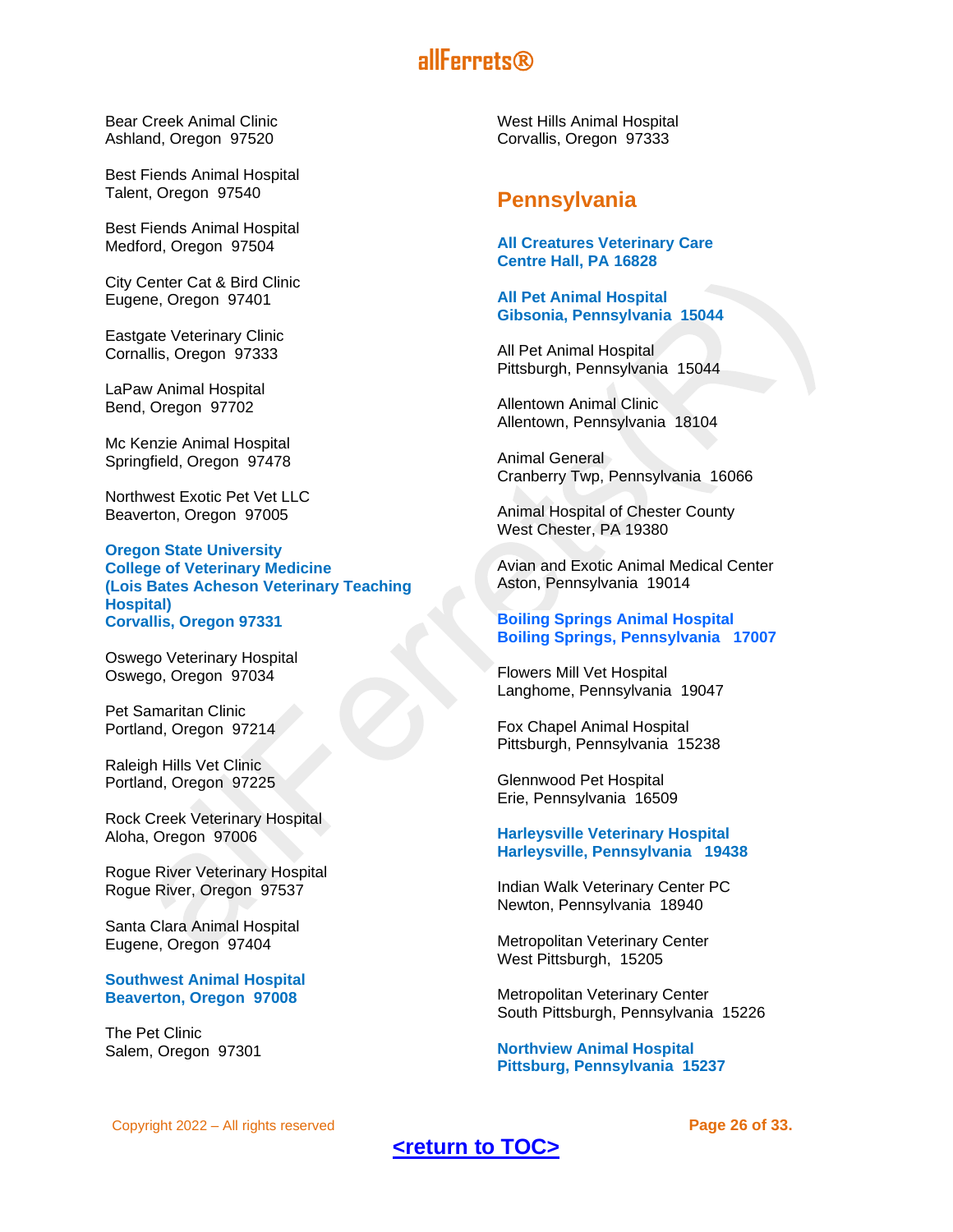Old Maple Veterinary Center Springfield, Pennsylvania 19064

Patton Veterinary Hospital Red Lion, Pennsylvania 17356

Pennsylvania Veterinary Medicine The Matthew J. Ryan Veterinary Hospital Philadelphia, Pennsylvania 19152

#### **Radnor Veterinary Hospital Wayne, Pennsylvania 19087**

Rhawnhurst Animal Hospital Philadelphia, Pennsylvania 19152

Street Road Animal Hospital Trevose, Pennsylvania 19053

**University of Pennsylvania Veterinary Hospital Philadelphia, Pennsylvania 19104**

**West Lancaster Animal Hospital Lancaster, PA 17603**

West Liberty Animal Hospital Pittsburgh, Pennsylvania 15216

## <span id="page-26-0"></span>**Rhode Island**

Atlantic Animal Hospital Charlestown, Rhode Island 02813

Atwood Animal Hospital Cranston, Rhode Island 02920

Charlestown Animal Hospital Charlestown, Rhode Island 02813

Ferguson Animal Hospital North Providence, Rhode Island 02904

Rhode Island Medical Center Warwick, Rhode Island 02882

South Bay Veterinary Clinic Narragansett, Rhode Island 02882

Wickford Veterinary Clinic North Kingstown, Rhode Island 02852

## <span id="page-26-1"></span>**South Carolina**

Ark Animal Hospital Serfsidebeach, South Carolina 29575

#### **Bird And Exotics Animal Care Mount Pleasant, South Carolina 29464**

Cleveland Park East Animal Hospital PA Simpsonville, South Carolina 29644

Gaffney Animal Hospital Gaffney, South Carolina 29341

HealthPointe Veterinary Clinic Duncan, South Carolina 29334

#### **Northwoods Animal Hospital Cary, North Carolina 27513**

Roper Mountain Animal Hospital Greenville, South Carolina 29615

Wade Hampton Veterinary Clinic Greenville, South Carolina 29615

Woodruff Road Animal Hospital Simsonville, South Carolina 29681

## <span id="page-26-2"></span>**South Dakota**

All Animal Pet Hospital Sioux Falls, South Dakota 57105

Canyon Lake Veterinary Hospital Rapid City, South Dakota 57702

## <span id="page-26-3"></span>**Tennessee**

Airport Animal Clinic Nashville, Tennessee 37217

All Animals Veterinary Hospital Dickson, Tennessee 37055

All Pets Healthcare Center Spring Hill, Tennessee 37174

Animal Care Veterinary Hospital Inc. Murfreesboro, Tennessee 37128

Copyright 2022 – All rights reserved **Page 27 of 33.**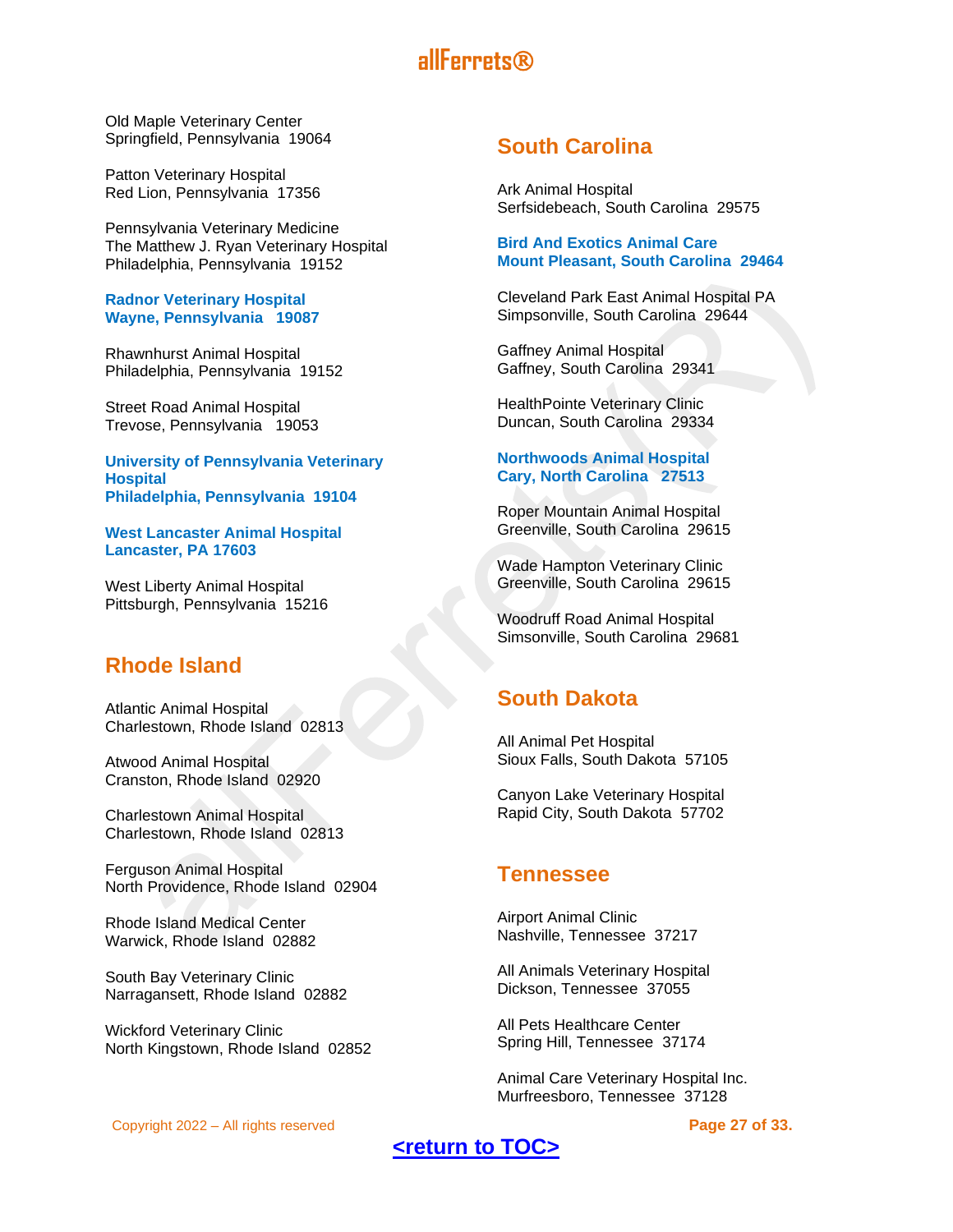Animal Clinic of North Clarksville Clarksville, Tennessee 37042

Battleground Hospital for Animals Franklin, Tennessee 37064

Black Fox Veterinary Hospital Murfreesboro, Tennessee 37130

#### **Brainerd Hills Animal Hospital Chattanooga, TN 37421**

Coffee Veterinary Hospital Manchester, Tennessee 37355

Collierville Animal Clinic Collierville, Tennessee 38017

Harpeth Hills Animal Hospital Nashville, Tennessee 37221

#### **Jones Animal Hospital Bristol, Tennessee 37620**

Murphy Road Animal Hospital Nashville, Tennessee 37209

Nippers Corner Pet Medical Center Nashville, Tennessee 37211

Pope Animal Clinic Memphis, Tennessee 38115

Ragland & Riley Veterinary Hospital Livingston, Tennessee 38570

The Pet Doctor Knoxville, Tennessee 37924

Town & Country Veterinary Hospital Winchester, Tennessee 37398

Tri-County Veterinary Hospital Bluff City, Tennessee 37618

#### **University of Tennessee College of Veterinary Medicine Knoxville, Tennessee 37996**

Vet Pets Animal Hospital Cordova, Tennessee 38016

Volunteer Veterinary Clinic Inc. Hendersonville, Tennessee 37075

Copyright 2022 – All rights reserved **Page 28 of 33.**

West Mead Animal Clinic Nashville, Tennessee 37205

## <span id="page-27-0"></span>**Texas**

A & B Animal Clinic Dallas, Texas 75218

ABC Animal & Bird Clinic Sugar Land , Texas 77498

A to Z Veterinary Clinic Midland, Texas 79707

Alamo Heights Pet Clinic San Antonio, Texas 78209

All Pets Medical Center College Station, Texas 77845

Anderson Mill Animal Clinic Austin, Texas 78750

Animal Avian Hospital of The Village Houston, Texas 77005

Animal Hospital Jones Road Houston, Texas 77065

Animal Hospital of Ovilla Ovilla, Texas 75154

Animal Clinic of Farmers Branch Dallas, Texas 75234

Animal Emergency Hospital of North Texas Southlake, Texas 76092

Animal Medical Center Amarillo, Texas 79106

Animal Medical Center McKinney, Texas 75070

Ark Animal Hospital Odessa, Texas 79762

Arlington Animal Hospital Arlington, Texas 76012

Bloch House Creek Animal Hospital Cedar Park, Texas 786123

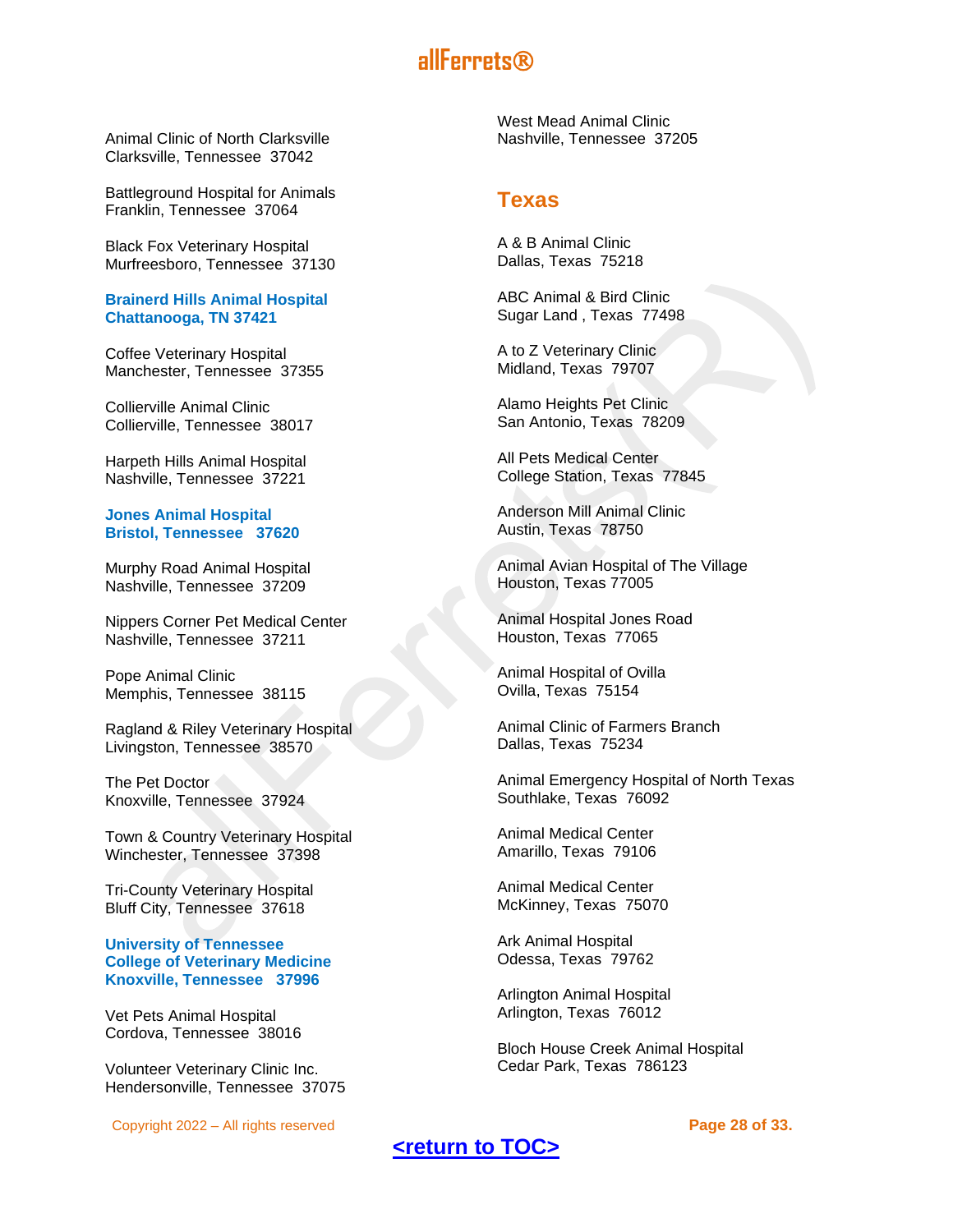Briarcrest Veterinary Clinic Houston, Texas 77042

Broadway Oaks Animal Hospital 8221 Broadway San Antonio, Texas 78209

Capital Veterinary Clinic Austin, Texas 78745

Castle West Animal Hospital San Antonio, Texas 78213

Chastain Veterinary Medical Group Meadow Brook Animal Hospital Mc Kinney, Texas 75070

City Veterinary Clinic Dallas, Texas

Compassion Animal Hospital Liberty Hill, TX 78642

Copperfield Animal Clinic Houston, Texas 77095

Country Club Pet Hospital Mansfield, Texas 76063

Countryside Veterinary Clinic Red Oak, Texas 75154

Critter Fixer Pet Hospital Spring, Texas 77379

Crossroads Animal Clinic El Paso, Texas 79922

East Lake Veterinary Clinic Killeen, Texas 76543

East Texas Veterinary Clinic Lufkin, Texas 75904

Eastwood Animal Clinic Inc. El Paso, Texas 79925

Emerson Animal Hospital Waco, Texas 76710

Everhart Animal Hospital Corpus Christi, Texas 78411

Flint Veterinary Clinic Flint, Texas 75763

Copyright 2022 – All rights reserved **Page 29 of 33.**

#### **Gulf Coast Avian and Exotics Houston, Texas 77027**

Hope Animal Clinic Marble Falls, Texas 78654

Kirby Animal Hospital San Antonio, Texas 78219

Lake Travis Animal Hospital Austin, Texas 78734

Loop 494 Animal Hospital Kingswood, Texas 77339

Meadow Brook Animal Hospital Mc Kinney, Texas 75070

North Texas Emergency Pet Clinic Carrollton, Texas 75007

Oso Creek Animal Hospital Corpus Christi, Texas 78413

Paws and Claws Animal Hospital Plano, Texas 75075

Pet Medical Center Harker Heights, Texas 76548

Pets Paw Animal Hospital Conroe, Texas 77304

Plantation Pet Health Center Frisco, Texas 75035

Porter Animal Hospital Porter, Texas 77365

Preston Road Animal Hospital Dallas, Texas 75240

Research Pet & Bird Hospital Austin, Texas 78759

Safari Animal Care Centers League City, Texas 77573

Steeplechase Animal Hospital Houston, Texas 77070

Southlake Animal Hospital Southlake, Texas 76092

Southridge Animal Hospital

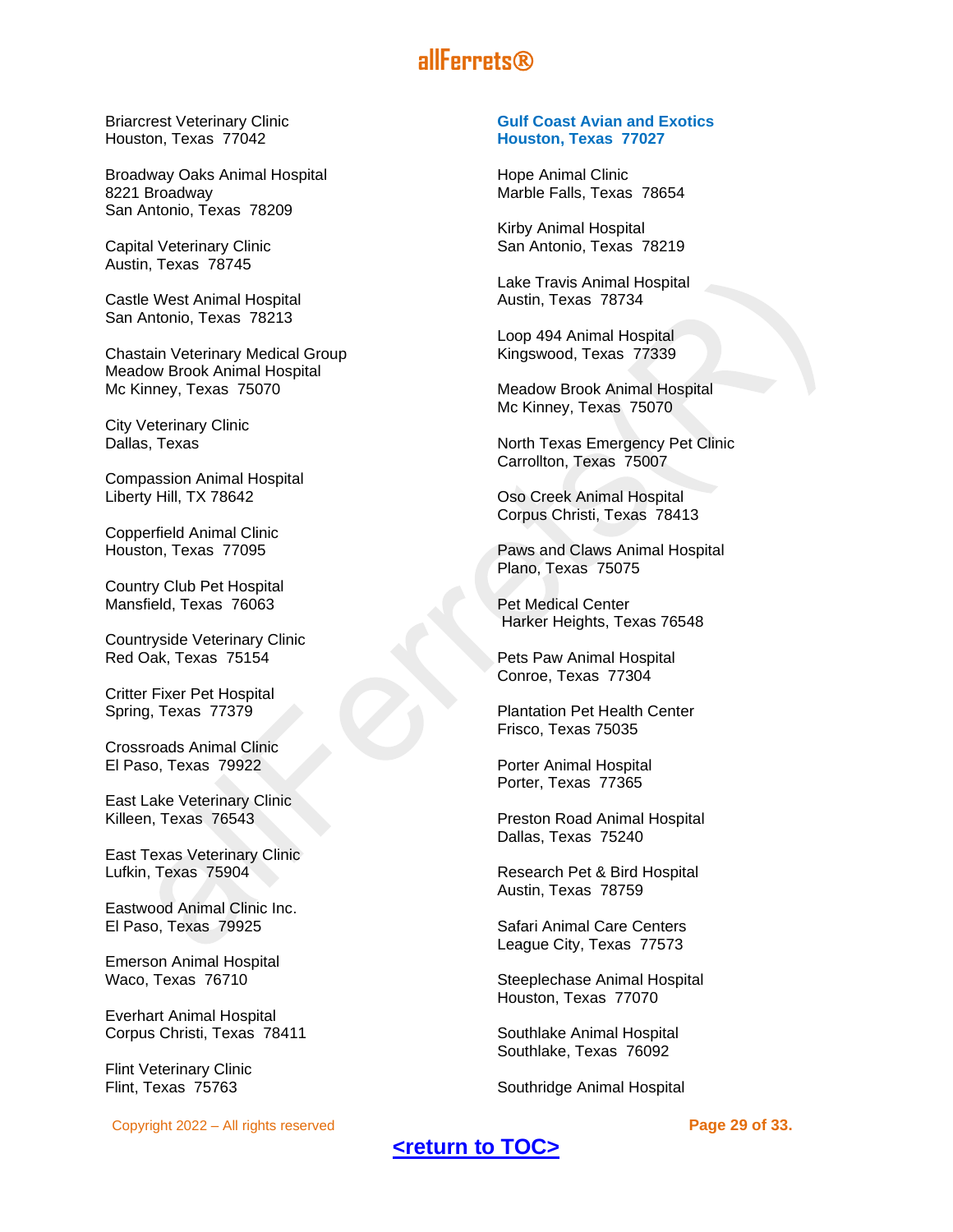Denton, Texas 76205

Summertree Animal & Bird Clinic Dallas, Texas 75244

Tanglewood Animal Hospital Houston, Texas 77057

**Texas A&M University College of Veterinary Medicine Small Animal Clinic College Station, Texas 77845**

The Village Vet Spring, Texas 77382

Town & Country Veterinary Medical Center Killeen, Texas 76542

Universal City Animal Hospital Universal City, Texas 78148

Valley View Pet Health Center Farmers Branch, Texas 75243

Wells Branch Pet & Bird Clinic Austin, Texas 78758

Westgate Pet and Bird Hospital Austin, Texas 78745

## <span id="page-29-0"></span>**Utah**

All About Pets Animal Hospital Salt Lake City, Utah 84117

Amor Animal Hospital West Jordan, Utah 84088

Bird & Exotic Midvale, Utah 84047

Bird & Exotic Pet Hospital Draper, Utah 84020

Brickyard Animal Hospital Salt Lake City, Utah 84106

Clearfield Veterinary Clinic Clearfield, Utah 84015

Cottonwood Animal Hospital Pet ER [24 Hr] Holladay, Utah 84121

Copyright 2022 – All rights reserved **Page 30 of 33.**

Foothills Animal Clinic Salt Lake City, Utah 84109

Parish Creek Vet Clinic Inc. Centerville, Utah 84014

Pet Stop Veterinary Clinic Salt Lake City, Utah 84116

Riverwoods Pet Hospital Provo, Utah 84604

Wasatch Exotic Pet Care Inc. Cottonwood Heights, Utah 84121

## <span id="page-29-1"></span>**Vermont**

Country Animal Hospital Bethel, Vermont 05032

Eastwood Animal Clinic Rutland, Vermont 05701

Essex Veterinary Center Essex, Vermont 05452

**Grand Isle Veterinary Hospital Paws and Laws Grand Isle, Vermont 05458**

Green Mountain Veterinary Hospital Manchester Center, Vermont 05255

Hickory Ridge Animal Clinic Putney, Vermont 05346

St. Jonsbury Animal Hospital Saint Johnsbury, Vermont 05819

## <span id="page-29-2"></span>**Virginia**

Abbey Animal Hospital 1949 Lynnhaven Pkwy Virginia Beach, Virginia 23456

**Alexandria Animal Hospital Alexandria, Virginia 22314**

Animal Hospital of Lynchburg Lynchburg, Virginia 24501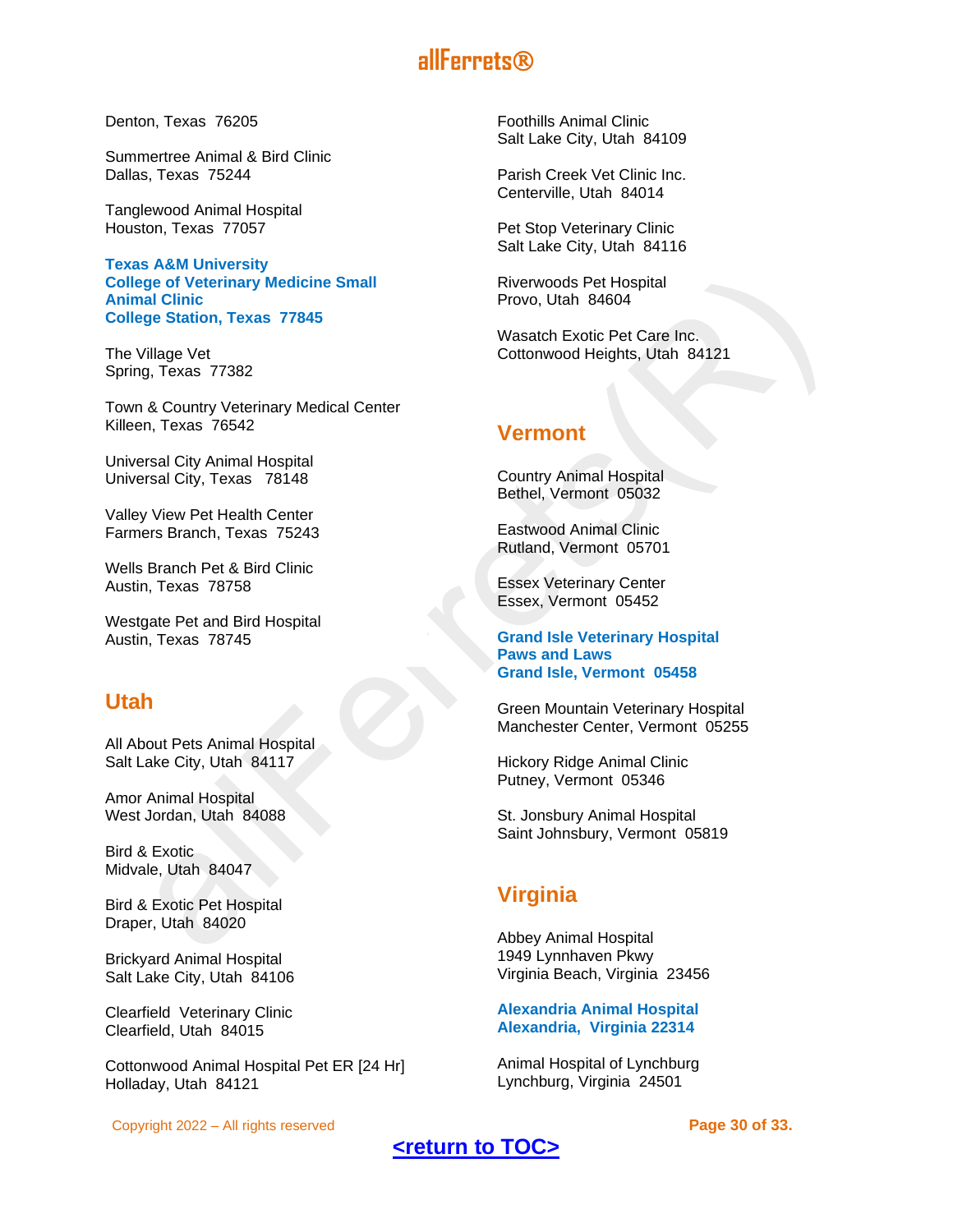Banfield The Pet Hospital Roanoke, Virginia 24012

Blue Ridge Veterinary Associates Purcellville, Virginia 20131

**Charlottesville Veterinary Hospital Charlottesville, Virginia 22901**

Companion Pet Care Clinic Salem, Virginia 24153

#### **Exotic Pet Clinic Springfield, Virginia 22150**

Ferry Farm Animal Clinic Fredericksburg, Virginia 22405

Great Bridge Veterinary Hospital Chesapeake, Virginia 23322

Great Falls Animal Hospital Great Falls, Virginia 22066

Great Neck Veterinary Clinic Virginia Beach, Virginia 23451

Hanover Green Veterinary Clinic Mechanicsville, Virginia 23111-1706

Highlands Animal Hospital Abingdon, Virginia 24211

**Nova Pets Health Center, LLC Chantilly, VA 20151**

**Old Bridge Veterinary Hospital Woodbridge, VA 22912**

**Pender Vet Clinic Exotics & ER [24 Hr] Fairfax, Virginia 22033**

Pet Care Vet Hospital Virginia Beach, Virginia 23462

Poquoson Veterinary Hospital Poquoson, Virginia 23562

Providence Square Veterinary Virginia Beach, Virginia 23464

**Roanoke Animal Hospital Roanoke, VA 24018**

Copyright 2022 – All rights reserved **Page 31 of 33.**

Seven Seas Veterinary Services Blacksburg, Virginia 212314

**Seavs/ Stahl Exotic Animal Veterinary Services Fairfax, Virginia 22030**

Stephens City Animal Hospital Stephens City, Virginia 22655

Strawbridge Animal Care Virginia Beach, Virginia 23454

Todds Lane Veterinary Hospital Hampton, Virginia 2366-1930

Valley Animal Hospital Roanoke ,Virginia 24012

VCA James River Animal Clinic Newport News, Virginia 23601

Virginia Beach Veterinary Hospital Virginia Beach, Virginia 23455

**Virginia-Maryland Regional College of Veterinary Medicine Blackburg, Virginia 24061**

Wellesley Animal Hospital Richmond, Virginia 232133

## <span id="page-30-0"></span>**Washington**

Advance Care Animal Clinic Arlington, Washington 98223

All Animal Veterinary Hospital Port Angeles, Washington 98363

Animal Critical Care and Emergency Seattle, Washington 98125

Animal Emergency and Trauma Center Paulsbo, Washington 98370

Avian and Exotic Animal Hospital Bothell, Washington 98041

Bird and Exotic Clinic of Seattle Seattle Washington 98103

**Eastside Avian and Exotic Animal Medical Center**

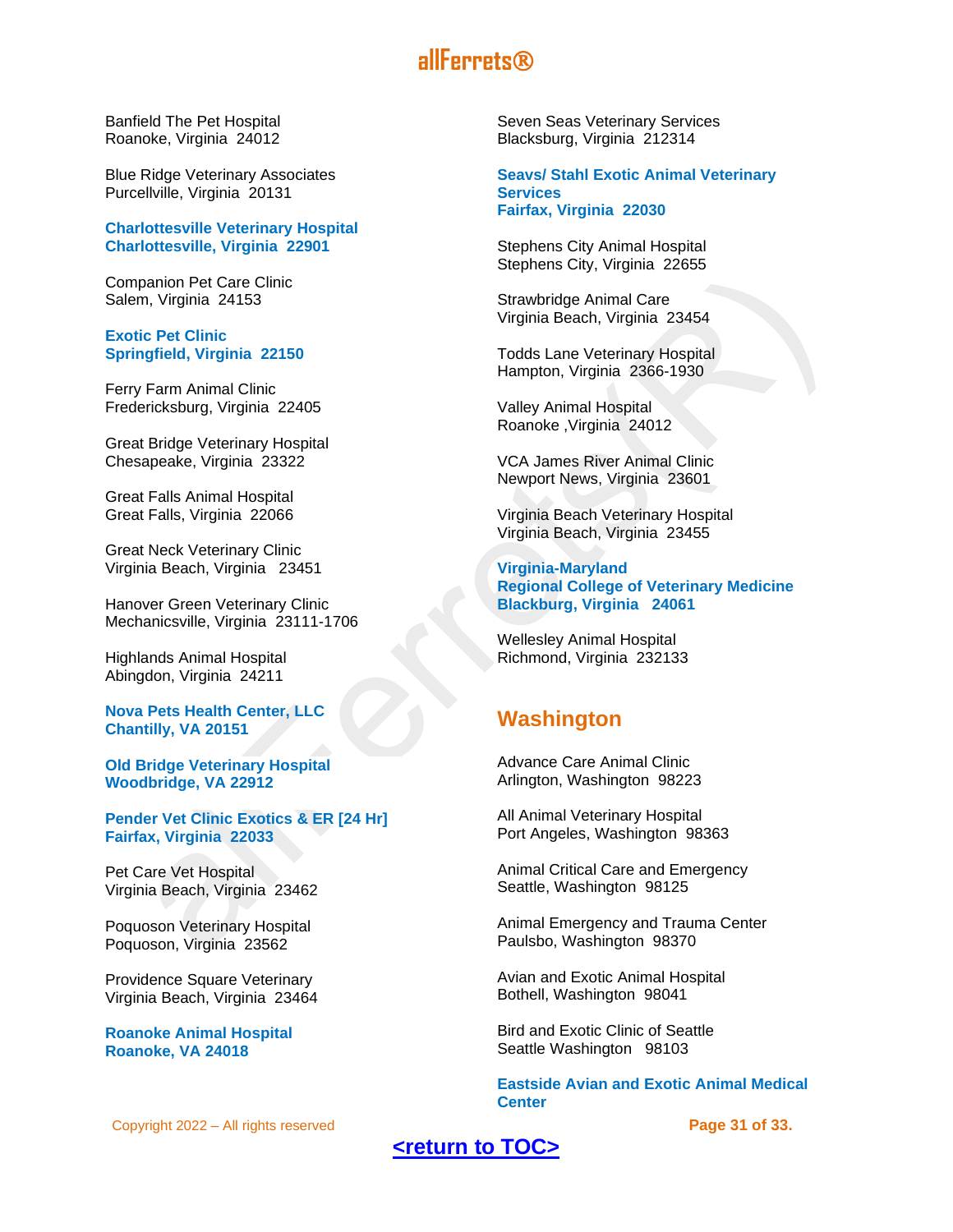#### **Kirkland, Washington 98034**

East Mill Plain Animal Hospital Vancouver, Washington 98664

Exotic Pet & Bird Clinic Kirkland, Washington 98033

Jones Animal Hospital Inc., P.S. Tacoma, Washington 98409

Kingsgate Animal Clinic Kirkland, Washington 98034

Kraft Mobile Veterinary Services Snohomish, Washington 98291

Mt. Spokane Veterinary Hospital Mead, Washington 99021

#### **Northwest Zoo Path [Pathology] Monroe, Washington 98272**

Sno-Wood Veterinary Hospital Woodinville, Washington 98022

VCA Alderwood Animal Hospital of Lynnwood Lynnwood, Washington 98037 VCA Ocean Beach Animal Hospital Longview, Washington 98632

**Washington State University College of Veterinary Medicine Department of Veterinary Clinical Sciences Pullman, Washington 99164**

## <span id="page-31-0"></span>**West Virginia**

Animal Medical Center Morgantown, West Virginia 26505

Ark Animal Clinic Hedgeville, West Virginia 25427

Audubon Animal Clinic Inc. Bridgeport, West Virginia 26330

Eastern Avery Veterinary Services Morgantown, West Virginia 26508

Greenbrier Veterinary Hospital Lewisburg, West Virginia 24901

Copyright 2022 – All rights reserved **Page 32 of 33.**

Monroe Veterinary House Calls Lewisburg, West Virginia 24901

Mountaineer Veterinary Clinic Morgantown, West Virginia 26501

North Gateway Animal Hospital Charleston, West Virginia 25311

Ohio Valley Animal Care Center Moundville, West Virginia 26041

Ohio Valley Animal Care Center Wheeling, West Virginia 26003

Valley West Vet Hospital Charlestown, West Virginia 25302

## <span id="page-31-1"></span>**Wisconsin**

All Creatures Animal Hospital Appleton, Wisconsin 54914-3112

Animal Emergency Center & Specialty **Services** Glendale, Wisconsin 53209

Animal Emergency Center South Greenfield, Wisconsin 53228

Animal Emergency Center Milwaukee, Wisconsin 53209

Animal Hospital of DePere De Pere, Wisconsin 54115

Arbor Ridge Pet Clinic Fitchburg, Wisconsin 53713-3125

Bay East Animal Hospital Green Bay, Wisconsin 54311

Brook-Falls Veterinary Hospital & Exotic Care Inc. Brookfield, Wisconsin 53005 \ Elmbrook Veterinary Clinic Brookfield, Wisconsin 53045

Harris Pet Hospital Paddock Lake, Wisconsin